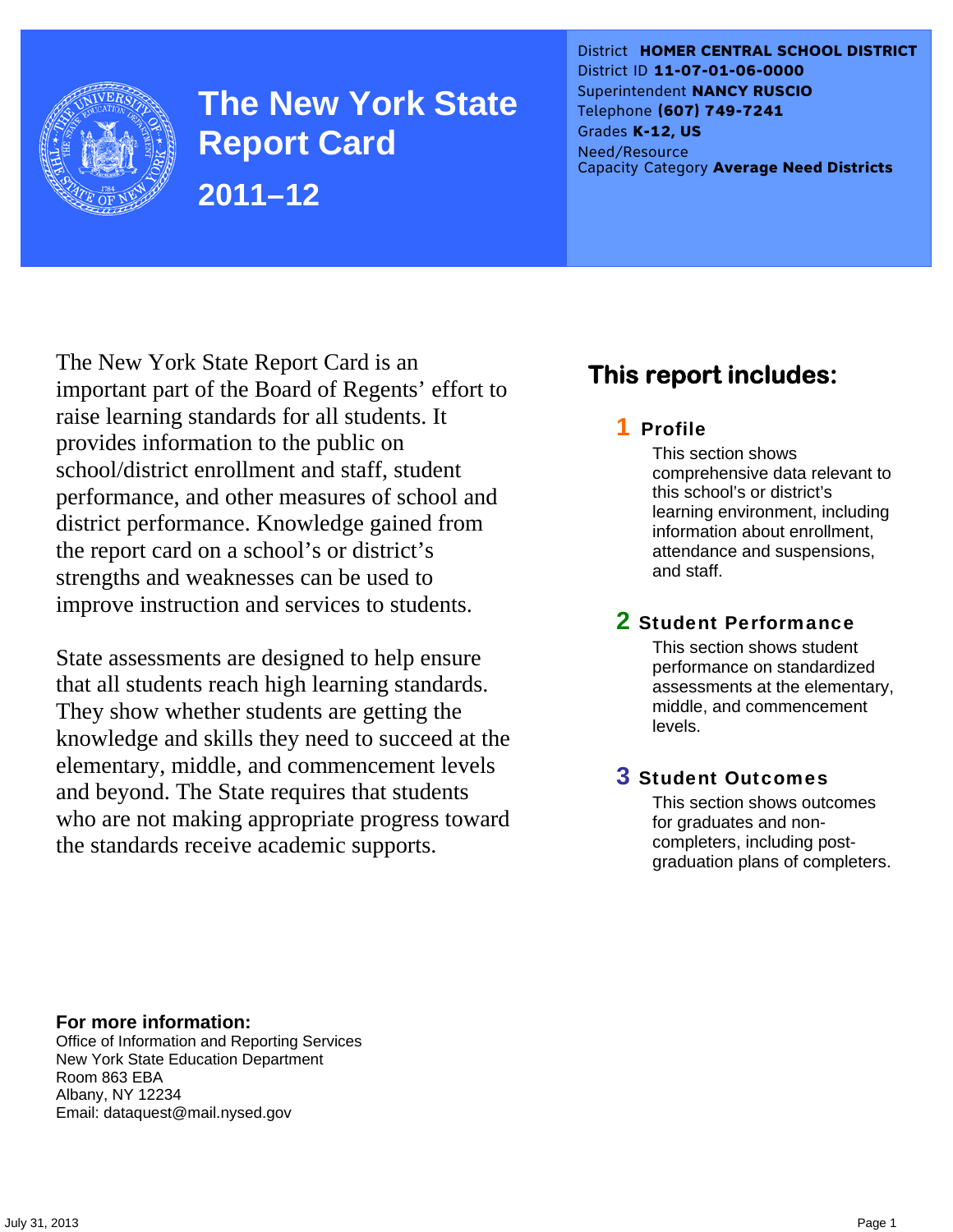**1 Profile** 

District **HOMER CENTRAL SCHOOL DISTRICT** District ID **11-07-01-06-0000**

## **Enrollment**

|                            | $2009 - 10$ | $2010 - 11$ | $2011 - 12$    |  |
|----------------------------|-------------|-------------|----------------|--|
| Pre-K                      | 0           | 0           | $\Omega$       |  |
| Kindergarten               | 148         | 158         | 154            |  |
| Grade 1                    | 138         | 156         | 154            |  |
| Grade 2                    | 137         | 131         | 167            |  |
| Grade 3                    | 168         | 142         | 137            |  |
| Grade 4                    | 157         | 165         | 148            |  |
| Grade 5                    | 162         | 159         | 170            |  |
| Grade 6                    | 170         | 161         | 158            |  |
| <b>Ungraded Elementary</b> | $\Omega$    | $\Omega$    | 0              |  |
| Grade 7                    | 172         | 187         | 181            |  |
| Grade 8                    | 168         | 192         | 181            |  |
| Grade 9                    | 205         | 181         | 192            |  |
| Grade 10                   | 184         | 177         | 163            |  |
| Grade 11                   | 161         | 166         | 170            |  |
| Grade 12                   | 169         | 179         | 172            |  |
| <b>Ungraded Secondary</b>  | $\mathbf 0$ | $\mathbf 0$ | $\overline{2}$ |  |
| Total K-12                 | 2139        | 2154        | 2149           |  |

## **Average Class Size**

|                       | $2009 - 10$ | $2010 - 11$ | $2011 - 12$ |
|-----------------------|-------------|-------------|-------------|
| <b>Common Branch</b>  | 19          | 33          | 21          |
| Grade 8               |             |             |             |
| English               | 17          | 18          | 18          |
| <b>Mathematics</b>    | 16          | 18          | 18          |
| Science               | 17          | 18          | 18          |
| <b>Social Studies</b> | 17          | 18          | 18          |
| Grade 10              |             |             |             |
| English               | 18          | 21          | 15          |
| <b>Mathematics</b>    | 16          | 16          |             |
| Science               | 15          | 16          | 18          |
| <b>Social Studies</b> | 14          | 22          | 16          |

## **Enrollment Information**

*Enrollment* counts are as of Basic Educational Data System (BEDS) day, which is typically the first Wednesday of October of the school year. Students who attend BOCES programs on a part-time basis are included in a school's and district's enrollment. Students who attend BOCES on a full-time basis or who are placed full time by the district in an out-of-district placement are not included in a school's or district's enrollment. The state public enrollment includes public school districts, charter schools, and NYSED-operated programs. Students classified by districts as "pre-first" are included in first grade counts. Kindergarten and Pre-K counts include halfand full-day students.

## **Average Class Size Information**

*Average Class Size* is the total registration in specified classes divided by the number of those classes with registration. Common Branch refers to self-contained classes in Grades 1–6.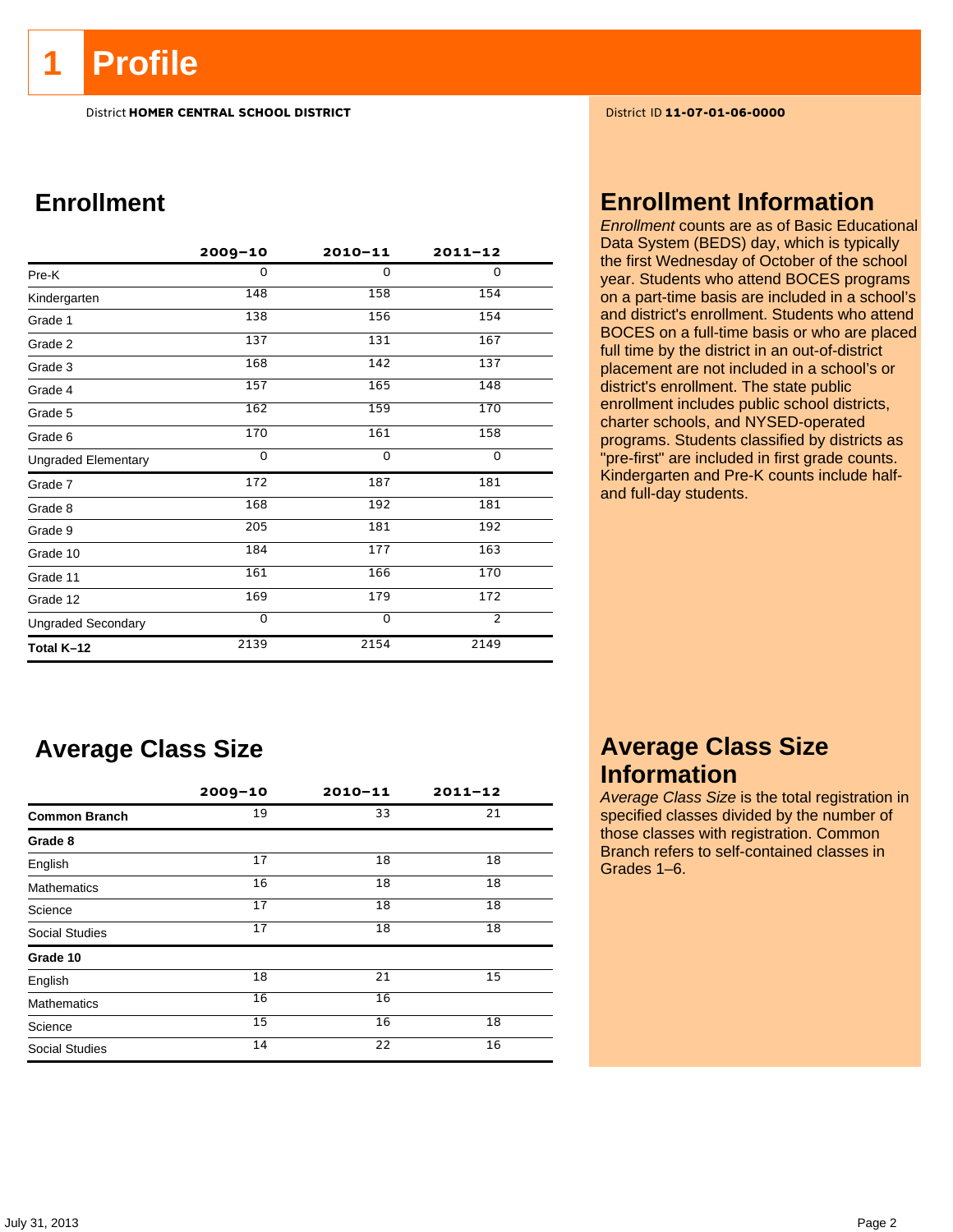# **Profile**

District **HOMER CENTRAL SCHOOL DISTRICT** District ID **11-07-01-06-0000**

## **Demographic Factors**

|                                                    | $2009 - 10$  |      |                | 2010-11 |                | $2011 - 12$ |
|----------------------------------------------------|--------------|------|----------------|---------|----------------|-------------|
|                                                    | #            | $\%$ | #              | %       | #              | $\%$        |
| Eligible for Free Lunch                            | 455          | 21%  | 461            | 21%     | 524            | 24%         |
| Reduced Price Lunch                                | 150          | 7%   | 166            | 8%      | 153            | 7%          |
| <b>Limited English Proficient</b>                  | 6            | 0%   | $\overline{7}$ | 0%      | $\overline{7}$ | 0%          |
| <b>Racial/Ethnic Origin</b>                        |              |      |                |         |                |             |
| American Indian or Alaska Native                   | $\mathbf{1}$ | 0%   | $\mathbf{1}$   | 0%      | 2              | 0%          |
| <b>Black or African American</b>                   | 19           | 1%   | 19             | 1%      | 16             | 1%          |
| Hispanic or Latino                                 | 13           | 1%   | 13             | 1%      | 22             | 1%          |
| Asian or Native Hawaiian/Other<br>Pacific Islander | 20           | 1%   | 25             | 1%      | 29             | 1%          |
| White                                              | 2085         | 97%  | 2094           | 97%     | 2070           | 96%         |
| Multiracial                                        | $\mathbf{1}$ | 0%   | $\overline{2}$ | 0%      | 10             | 0%          |

## **Attendance and Suspensions**

|                            |     | $2008 - 09$ |     | $2009 - 10$ | $2010 - 11$ |     |
|----------------------------|-----|-------------|-----|-------------|-------------|-----|
|                            | #   | %           | #   | %           | #           | %   |
| Annual Attendance Rate     |     | 95%         |     | 96%         |             | 96% |
| <b>Student Suspensions</b> | 111 | 5%          | 119 | 6%          | 89          | 4%  |

## **Demographic Factors Information**

*Eligible for Free Lunch* and *Reduced-Price Lunch* percentages are determined by dividing the number of approved lunch applicants by the Basic Educational Data System (BEDS) enrollment in full-day Kindergarten through Grade 12.

## **Attendance and Suspensions Information**

*Annual Attendance Rate* is determined by dividing the school's (or district's) total actual attendance by the total possible attendance for a school year. A school's (or district's) actual attendance is the sum of the number of students in attendance on each day the school (or district's schools) was open during the school year. Possible attendance is the sum of the number of enrolled students who should have been in attendance on each day the school (or schools) was open during the school year. The state's *Annual Attendance Rate* is a weighted average of all districtlevel attendance rates.

*Student Suspension* rate is determined by dividing the number of students who were suspended from school (not including inschool suspensions) for one full day or longer anytime during the school year by the Basic Educational Data System (BEDS) day enrollments for that school year. A student is counted only once, regardless of whether the student was suspended one or more times during the school year.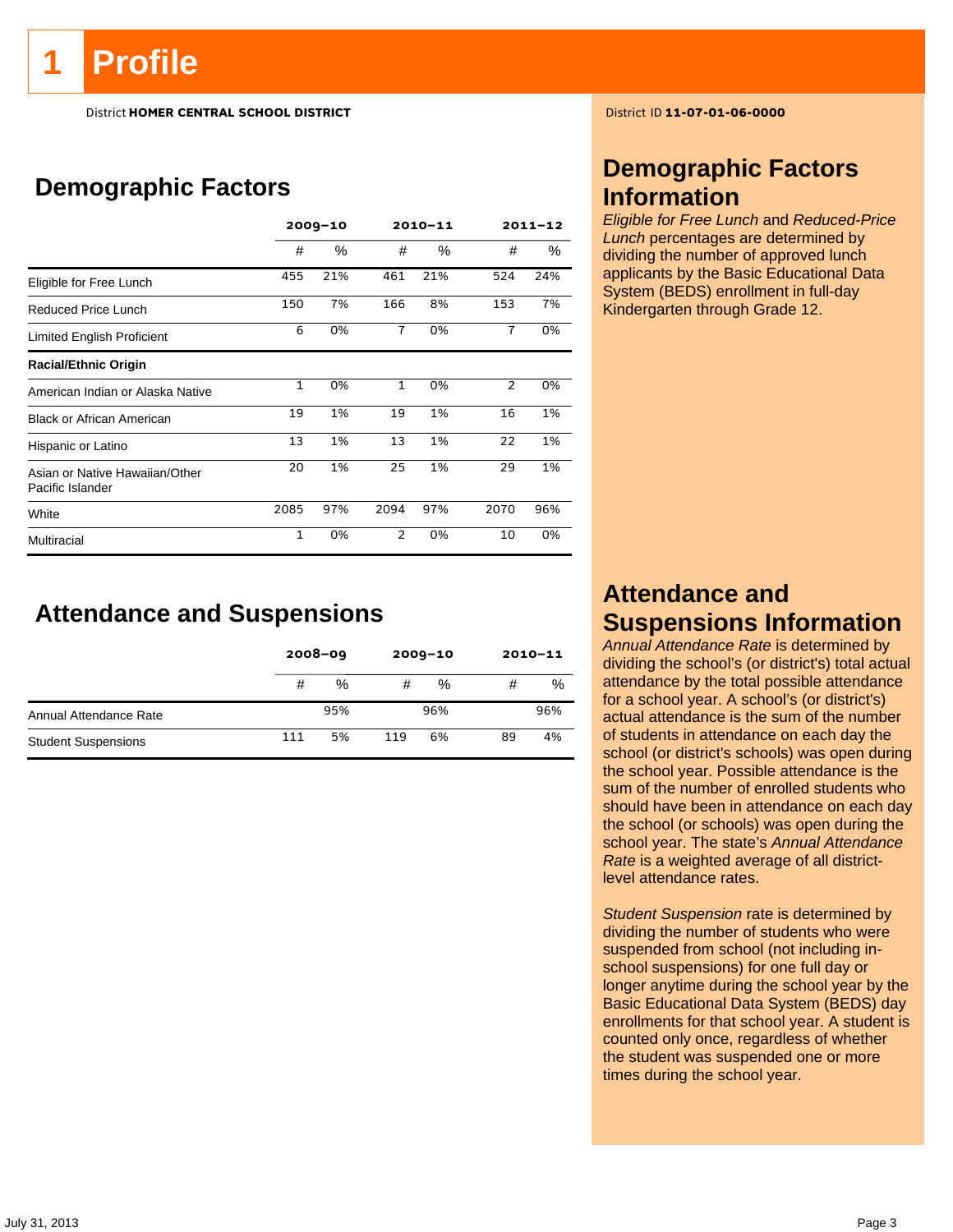District **HOMER CENTRAL SCHOOL DISTRICT** District ID **11-07-01-06-0000**

## **Teacher Qualifications**

|                                                                                               | $2009 - 10$ | $2010 - 11$ | $2011 - 12$ |
|-----------------------------------------------------------------------------------------------|-------------|-------------|-------------|
| <b>Total Number of Teachers</b>                                                               | 190         | 183         | 181         |
| Percent with No Valid Teaching<br>Certificate                                                 | 0%          | 0%          | 0%          |
| Percent Teaching Out of Certification                                                         | 0%          | 0%          | 0%          |
| Percent with Fewer than Three Years of<br>Experience                                          | 5%          | 4%          | 3%          |
| Percentage with Master's Degree Plus<br>30 Hours or Doctorate                                 | 6%          | 7%          | 7%          |
| <b>Total Number of Core Classes</b>                                                           | 471         | 432         | 427         |
| Percent Not Taught by Highly Qualified<br>Teachers in This School*                            | N/A         | N/A         | N/A         |
| Percent Not Taught by Highly Qualified<br>Teachers in This District**                         | 0%          | 0%          | 0%          |
| Percent Not Taught by Highly Qualified<br>Teachers in High-Poverty Schools<br>Statewide       | 6%          | 5%          | 4%          |
| Percent Not Taught by Highly Qualified<br><b>Teachers in Low-Poverty Schools</b><br>Statewide | 1%          | 0%          | 1%          |
| <b>Total Number of Classes</b>                                                                | 626         | 591         | 596         |
| Percent Taught by Teachers Without<br>Appropriate Certification                               | 0%          | 0%          | 1%          |

\*Not available at the district or statewide level.

\*\*Not available for charter schools or at the statewide level.

## **Teacher Turnover Rate**

|                                                                       | $2008 - 09$ | $2009 - 10$ | 2010-11 |
|-----------------------------------------------------------------------|-------------|-------------|---------|
| Turnover Rate of Teachers with<br>Fewer than Five Years of Experience | 7%          | 4%          | 0%      |
| Turnover Rate of All Teachers                                         | 10%         | 10%         | 8%      |

## **Staff Counts**

|                                       | $2009 - 10$ | $2010 - 11$ | $2011 - 12$ |
|---------------------------------------|-------------|-------------|-------------|
| <b>Total Other Professional Staff</b> | 27          | 23          | 22          |
| Total Paraprofessionals*              | 72          | 76          | 71          |
| <b>Assistant Principals</b>           |             |             |             |
| Principals                            |             |             |             |

\*Not available at the school level.

## **Teacher Qualifications Information**

The *Percent Teaching Out of Certification* for public schools is the percent doing so on more than an incidental basis; that is, the percent teaching for more than five periods per week outside certification.

*Core Classes* are primarily K–6 common branch, English, mathematics, science, social studies, art, music, and foreign languages. To be *Highly Qualified*, a teacher must have at least a Bachelor's degree, be certified to teach in the subject area or otherwise in accordance with state standards, and show subject matter competency.

In public schools, a teacher who taught one class outside of the certification area(s) is counted as *Highly Qualified* provided that 1) the teacher had been determined by the school or district through the HOUSSE process or other state-accepted methods to have demonstrated acceptable subject knowledge and teaching skills and 2) the class in question was not the sole assignment reported. Credit for incidental teaching does not extend beyond a single assignment. Independent of *Highly Qualified Teacher* status, any assignment for which a teacher did not hold a valid certificate still registers as teaching out of certification.

In charter schools, a teacher is counted as *Highly Qualified* if the teacher has at least a Bachelor's degree, is certified to teach, and shows subject matter competency. Enabling legislation considers charter school teachers to be certified if they hold any valid teaching certificate. Enabling legislation also permits up to 30 percent (with a maximum of five) of charter school teachers to be without certification and to be considered *Highly Qualified* if they meet all remaining criteria.

*High-poverty* and *low-poverty* schools are those schools in the upper and lower quartiles, respectively, for percentage of students eligible for a free or reduced-price lunch.

## **Teacher Turnover Rate Information**

*Teacher Turnover Rate* for a specified school year is the number of teachers in that school year who were not teaching in the following school year divided by the number of teachers in the specified school year, expressed as a percentage.

## **Staff Counts Information**

*Other Professionals* includes administrators, guidance counselors, school nurses, psychologists, and other professionals who devote more than half of their time to nonteaching duties.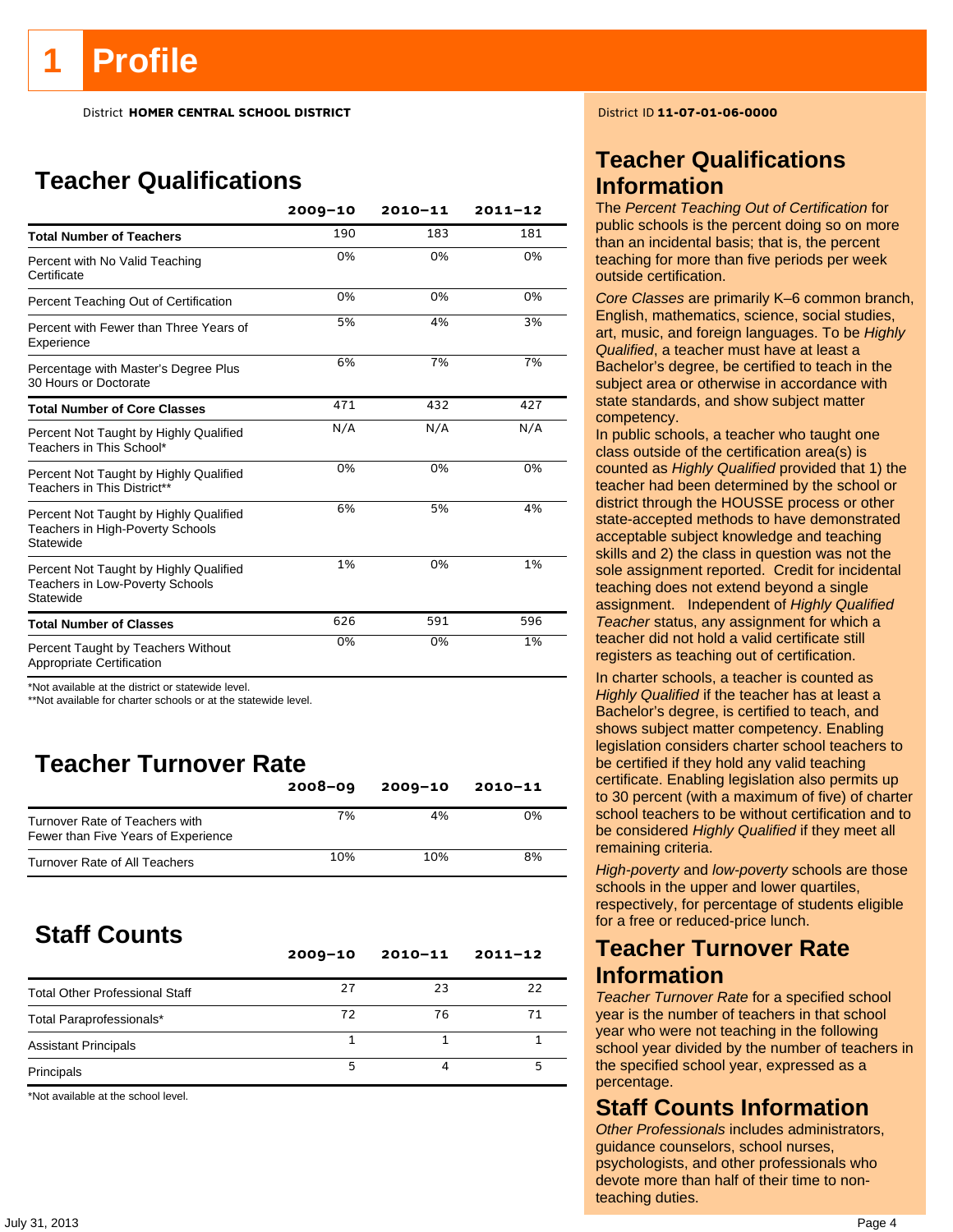This section contains annual assessment data for students at the elementary, middle, and commencement levels as well as the performance of secondary-level cohorts on standardized achievement assessments.

### **New York State Testing Program (NYSTP) Assessments**

The New York State Testing Program assessments are administered in English language arts (ELA) and mathematics in grades 3 through 8. The Performance Level Descriptors for these assessments are provided below:

### **English Language Arts**

**Level 1: Below Standard** 

Student performance does not demonstrate an understanding of the English language arts knowledge and skills expected at this grade level.

### **Level 2: Meets Basic Standard**

Student performance demonstrates a partial understanding of the English language arts knowledge and skills expected at this grade level. **Level 3: Meets Proficiency Standard** 

Student performance demonstrates an understanding of the English language arts knowledge and skills expected at this grade level. **Level 4: Exceeds Proficiency Standard** 

Student performance demonstrates a thorough understanding of the English language arts knowledge and skills expected at this grade level.

### **Mathematics**

**Level 1: Below Standard** 

Student performance does not demonstrate an understanding of the mathematics content expected at this grade level.

**Level 2: Meets Basic Standard** 

Student performance demonstrates a partial understanding of the mathematics content expected at this grade level.

### **Level 3: Meets Proficiency Standard**

Student performance demonstrates an understanding of the mathematics content expected at this grade level.

### **Level 4: Exceeds Proficiency Standard**

Student performance demonstrates a thorough understanding of the mathematics content expected at this grade level.

### **New York State Alternate Assessment (NYSAA)**

The New York State Alternate Assessments are administered in English language arts (ELA) and mathematics to ungraded students with severe cognitive disabilities whose ages are equivalent to graded students in grades 3 through 8 and secondary level. They are administered in science to students with disabilities age equivalent to graded students in grades 4, 8, and secondary level. And they are administered in social studies at the secondary level only.

### **New York State English as a Second Language Achievement Tests (NYSESLAT)**

The New York State English as a Second Language Achievement Tests are administered in grades K through 12 to limited English proficient students.

### **Secondary-Level Cohorts**

A secondary-level cohort consists of all students who first entered grade 9 anywhere or, in the case of ungraded students with disabilities, reached their seventeenth birthday in a particular year. The 2008 cohort consists of all students who first entered grade 9 anywhere or, in the case of ungraded students with disabilities, reached their seventeenth birthday between July 1, 2008 and June 30, 2009. The 2007 cohort consists of all students who first entered grade 9 anywhere or, in the case of ungraded students with disabilities, reached their seventeenth birthday between July 1, 2007 and June 30, 2008. For more detailed information on cohort definitions, see *Secondary-Level Cohort Definitions* at http://www.p12.nysed.gov/irs/sirs/.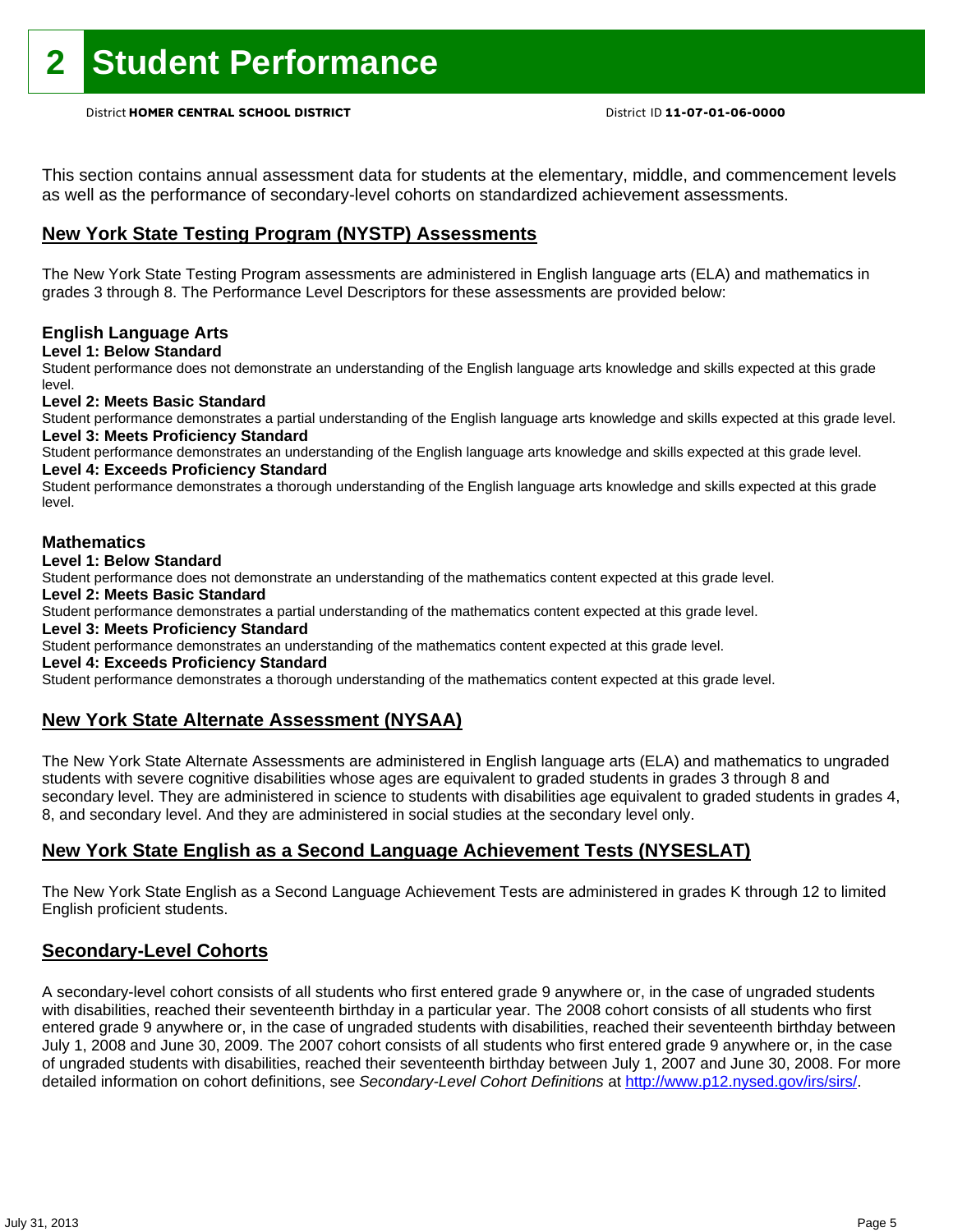# **Results in Grade 3 English Language Arts**

|                            |         | <b>This District</b> |                                 |          | <b>NY State Public</b> |                                 |          |  |
|----------------------------|---------|----------------------|---------------------------------|----------|------------------------|---------------------------------|----------|--|
|                            |         |                      | Percentage scoring at level(s): |          |                        | Percentage scoring at level(s): |          |  |
|                            |         | $2 - 4$              | $3 - 4$                         | 4        | $2 - 4$                | $3 - 4$                         | 4        |  |
| 2012 Mean Score: 659       | *Range: | 644-780              | 663-780                         | 694-780  |                        |                                 |          |  |
| 2011 Mean Score: 663       | 100%    |                      |                                 |          |                        |                                 |          |  |
|                            |         | 89%<br>81%           | 58%<br>40%                      |          | 86% 87%                | 56% 56%                         |          |  |
| $\blacksquare$ 2011-12     |         |                      |                                 |          |                        |                                 |          |  |
| 2010-11                    |         |                      |                                 | 6%<br>1% |                        |                                 | 7%<br>5% |  |
| Number of Tested Students: |         | 109 128              | 84<br>54                        | 8        |                        |                                 |          |  |

| <b>Results by</b>                               |               | 2011-12 School Year |                                 |    |               | 2010-11 School Year |                                 |    |  |  |
|-------------------------------------------------|---------------|---------------------|---------------------------------|----|---------------|---------------------|---------------------------------|----|--|--|
|                                                 | Total         |                     | Percentage scoring at level(s): |    | Total         |                     | Percentage scoring at level(s): |    |  |  |
| <b>Student Group</b>                            | Tested        | $2 - 4$             | $3 - 4$                         | 4  | Tested        | $2 - 4$             | $3 - 4$                         | 4  |  |  |
| <b>All Students</b>                             | 135           | 81%                 | 40%                             | 1% | 144           | 89%                 | 58%                             | 6% |  |  |
| Female                                          | 64            | 81%                 | 45%                             | 2% | 76            | 91%                 | 66%                             | 7% |  |  |
| Male                                            | 71            | 80%                 | 35%                             | 0% | 68            | 87%                 | 50%                             | 4% |  |  |
| American Indian or Alaska Native                |               |                     |                                 |    |               |                     |                                 |    |  |  |
| <b>Black or African American</b>                |               |                     |                                 |    | $\mathcal{P}$ |                     |                                 |    |  |  |
| Hispanic or Latino                              |               |                     |                                 |    |               |                     |                                 |    |  |  |
| Asian or Native Hawaiian/Other Pacific Islander | $\mathcal{P}$ |                     |                                 |    |               |                     |                                 |    |  |  |
| White                                           | 131           |                     |                                 |    | 137           | 88%                 | 57%                             | 6% |  |  |
| Multiracial                                     |               |                     |                                 |    |               |                     |                                 |    |  |  |
| <b>Small Group Totals</b>                       | 135           | 81%                 | 40%                             | 1% |               | 100%                | 86%                             | 0% |  |  |
| <b>General-Education Students</b>               | 118           | 90%                 | 46%                             | 1% | 125           | 94%                 | 66%                             | 6% |  |  |
| <b>Students with Disabilities</b>               | 17            | 18%                 | 0%                              | 0% | 19            | 53%                 | 11%                             | 0% |  |  |
| <b>English Proficient</b>                       | 134           |                     |                                 |    | 143           |                     |                                 |    |  |  |
| <b>Limited English Proficient</b>               |               |                     |                                 |    |               |                     |                                 |    |  |  |
| Economically Disadvantaged                      | 65            | 68%                 | 20%                             | 0% | 53            | 83%                 | 47%                             | 4% |  |  |
| Not Disadvantaged                               | 70            | 93%                 | 59%                             | 1% | 91            | 92%                 | 65%                             | 7% |  |  |
| Migrant                                         |               |                     |                                 |    |               |                     |                                 |    |  |  |
| Not Migrant                                     | 134           |                     |                                 |    | 144           | 89%                 | 58%                             | 6% |  |  |

### **NOTES**

The – symbol indicates that data for a group of students have been suppressed. If a group has fewer than five students,

data for that group and the next smallest group(s) are suppressed to protect the privacy of individual students.

\* These ranges are for 2011–12 data only. Ranges for 2010–11 data are available in the 2010–11 Accountability and Overview Reports.

| <b>Other</b>                                                                                      |        | 2011-12 School Year      |                             |     |        |         | 2010-11 School Year         |     |  |  |
|---------------------------------------------------------------------------------------------------|--------|--------------------------|-----------------------------|-----|--------|---------|-----------------------------|-----|--|--|
| <b>Assessments</b>                                                                                | Total  |                          | Number scoring at level(s): |     | Total  |         | Number scoring at level(s): |     |  |  |
|                                                                                                   | Tested | $2 - 4$                  | $3 - 4$                     | 4   | Tested | $2 - 4$ | $3 - 4$                     | 4   |  |  |
| New York State Alternate Assessment<br>(NYSAA): Grade 3 Equivalent                                |        | $\overline{\phantom{0}}$ |                             |     | 0      |         |                             |     |  |  |
| New York State English as a Second Language<br>Achievement Test (NYSESLAT) <sup>+</sup> : Grade 3 |        | N/A                      | N/A                         | N/A | 0      | N/A     | N/A                         | N/A |  |  |
|                                                                                                   | Total  |                          |                             |     | Total  |         |                             |     |  |  |
| Recently Arrived LEP Students NOT Tested on<br>the ELA NYSTP: Grade 3                             |        | N/A                      | N/A                         | N/A | 0      | N/A     | N/A                         | N/A |  |  |

July 31, 2013 Page 6 † These counts represent recently arrived LEP students who used the NYSESLAT to fulfill the English language arts participation requirement.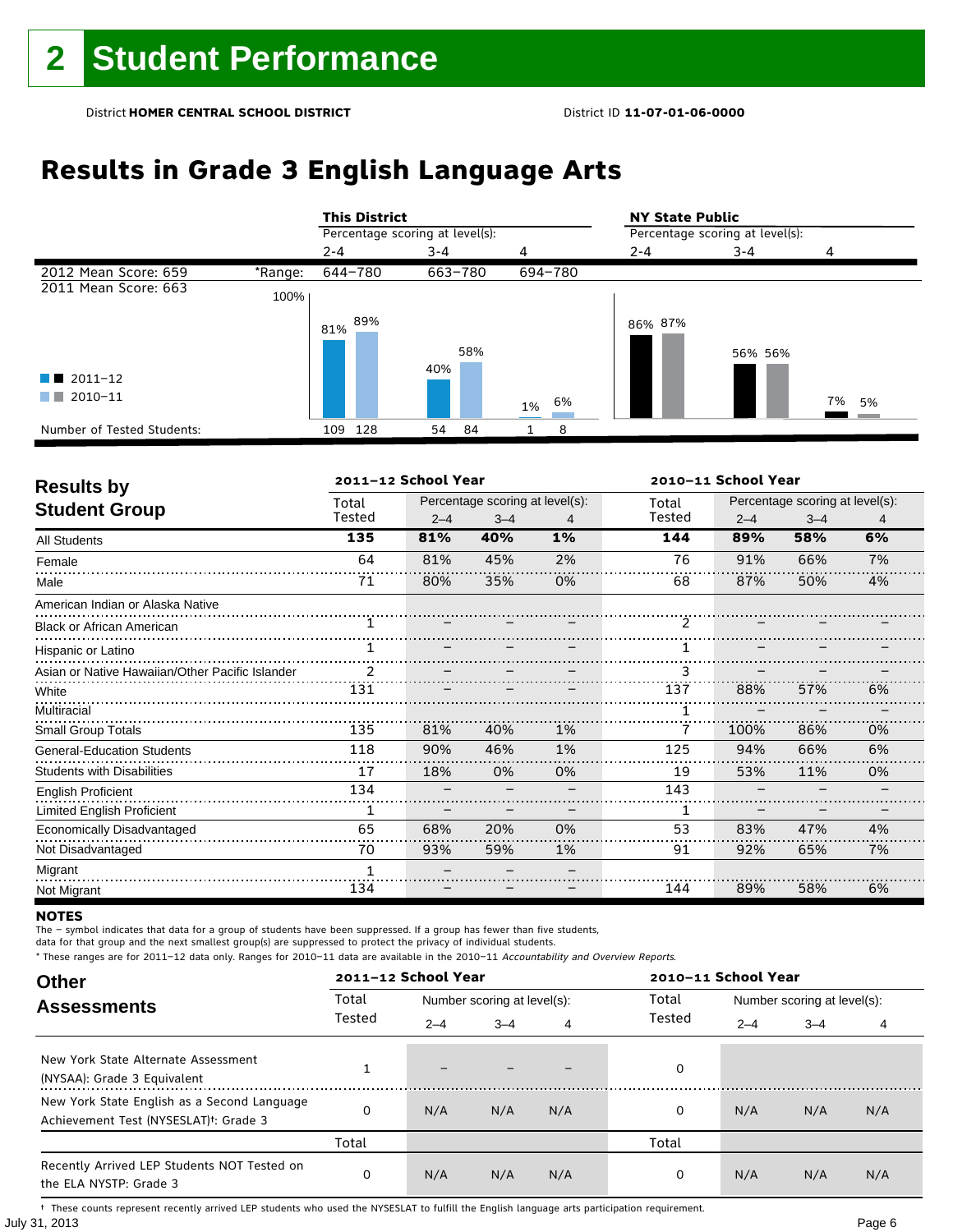## **Results in Grade 3 Mathematics**

|                            |         | <b>This District</b>            |          |          | <b>NY State Public</b>          |         |         |  |
|----------------------------|---------|---------------------------------|----------|----------|---------------------------------|---------|---------|--|
|                            |         | Percentage scoring at level(s): |          |          | Percentage scoring at level(s): |         |         |  |
|                            |         | $2 - 4$                         | $3 - 4$  | 4        | $2 - 4$                         | $3 - 4$ | 4       |  |
| 2012 Mean Score: 685       | *Range: | 662-770                         | 684-770  | 707-770  |                                 |         |         |  |
| 2011 Mean Score: 682       | 100%    |                                 |          |          |                                 |         |         |  |
|                            |         | 88% 90%                         | 50% 56%  |          | 91% 91%                         | 61% 60% |         |  |
| $\blacksquare$ 2011-12     |         |                                 |          |          |                                 |         |         |  |
| 2010-11                    |         |                                 |          | 12% 12%  |                                 |         | 13% 13% |  |
| Number of Tested Students: |         | 121 131                         | 81<br>68 | 17<br>17 |                                 |         |         |  |

| <b>Results by</b>                               |                | 2011-12 School Year |                                 |     |               | 2010-11 School Year             |         |     |  |  |  |  |
|-------------------------------------------------|----------------|---------------------|---------------------------------|-----|---------------|---------------------------------|---------|-----|--|--|--|--|
|                                                 | Total          |                     | Percentage scoring at level(s): |     |               | Percentage scoring at level(s): |         |     |  |  |  |  |
| <b>Student Group</b>                            | Tested         | $2 - 4$             | $3 - 4$                         | 4   | Tested        | $2 - 4$                         | $3 - 4$ | 4   |  |  |  |  |
| <b>All Students</b>                             | 137            | 88%                 | 50%                             | 12% | 145           | 90%                             | 56%     | 12% |  |  |  |  |
| Female                                          | 65             | 86%                 | 55%                             | 12% | 77            | 94%                             | 58%     | 10% |  |  |  |  |
| Male                                            | 72             | 90%                 | 44%                             | 13% | 68            | 87%                             | 53%     | 13% |  |  |  |  |
| American Indian or Alaska Native                |                |                     |                                 |     |               |                                 |         |     |  |  |  |  |
| <b>Black or African American</b>                |                |                     |                                 |     | $\mathcal{P}$ |                                 |         |     |  |  |  |  |
| Hispanic or Latino                              |                |                     |                                 |     |               |                                 |         |     |  |  |  |  |
| Asian or Native Hawaiian/Other Pacific Islander | $\overline{2}$ |                     |                                 |     | 3             |                                 |         |     |  |  |  |  |
| White                                           | 133            |                     |                                 |     | 138           | 90%                             | 56%     | 12% |  |  |  |  |
| Multiracial                                     |                |                     |                                 |     |               |                                 |         |     |  |  |  |  |
| <b>Small Group Totals</b>                       | 137            | 88%                 | 50%                             | 12% |               | 100%                            | 57%     | 14% |  |  |  |  |
| General-Education Students                      | 120            | 93%                 | 56%                             | 14% | 126           | 94%                             | 60%     | 13% |  |  |  |  |
| <b>Students with Disabilities</b>               | 17             | 53%                 | 6%                              | 0%  | 19            | 63%                             | 32%     | 5%  |  |  |  |  |
| <b>English Proficient</b>                       | 136            |                     |                                 |     | 144           |                                 |         |     |  |  |  |  |
| <b>Limited English Proficient</b>               | 1              |                     |                                 |     |               |                                 |         |     |  |  |  |  |
| Economically Disadvantaged                      | 66             | 80%                 | 32%                             | 3%  | 53            | 89%                             | 42%     | 6%  |  |  |  |  |
| Not Disadvantaged                               | 71             | 96%                 | 66%                             | 21% | 92            | 91%                             | 64%     | 15% |  |  |  |  |
| Migrant                                         |                |                     |                                 |     |               |                                 |         |     |  |  |  |  |
| Not Migrant                                     | 136            |                     |                                 |     | 145           | 90%                             | 56%     | 12% |  |  |  |  |

### **NOTES**

The – symbol indicates that data for a group of students have been suppressed. If a group has fewer than five students,

data for that group and the next smallest group(s) are suppressed to protect the privacy of individual students.

| <b>Other</b>                                                       | 2011-12 School Year |                             |         |     | 2010-11 School Year |                             |         |  |
|--------------------------------------------------------------------|---------------------|-----------------------------|---------|-----|---------------------|-----------------------------|---------|--|
| <b>Assessments</b>                                                 | Total<br>Tested     | Number scoring at level(s): |         |     | Total               | Number scoring at level(s): |         |  |
|                                                                    |                     | $2 - 4$                     | $3 - 4$ | 4   | Tested              | $2 - 4$                     | $3 - 4$ |  |
| New York State Alternate Assessment<br>(NYSAA): Grade 3 Equivalent |                     | $-$                         |         | $-$ | 0                   |                             |         |  |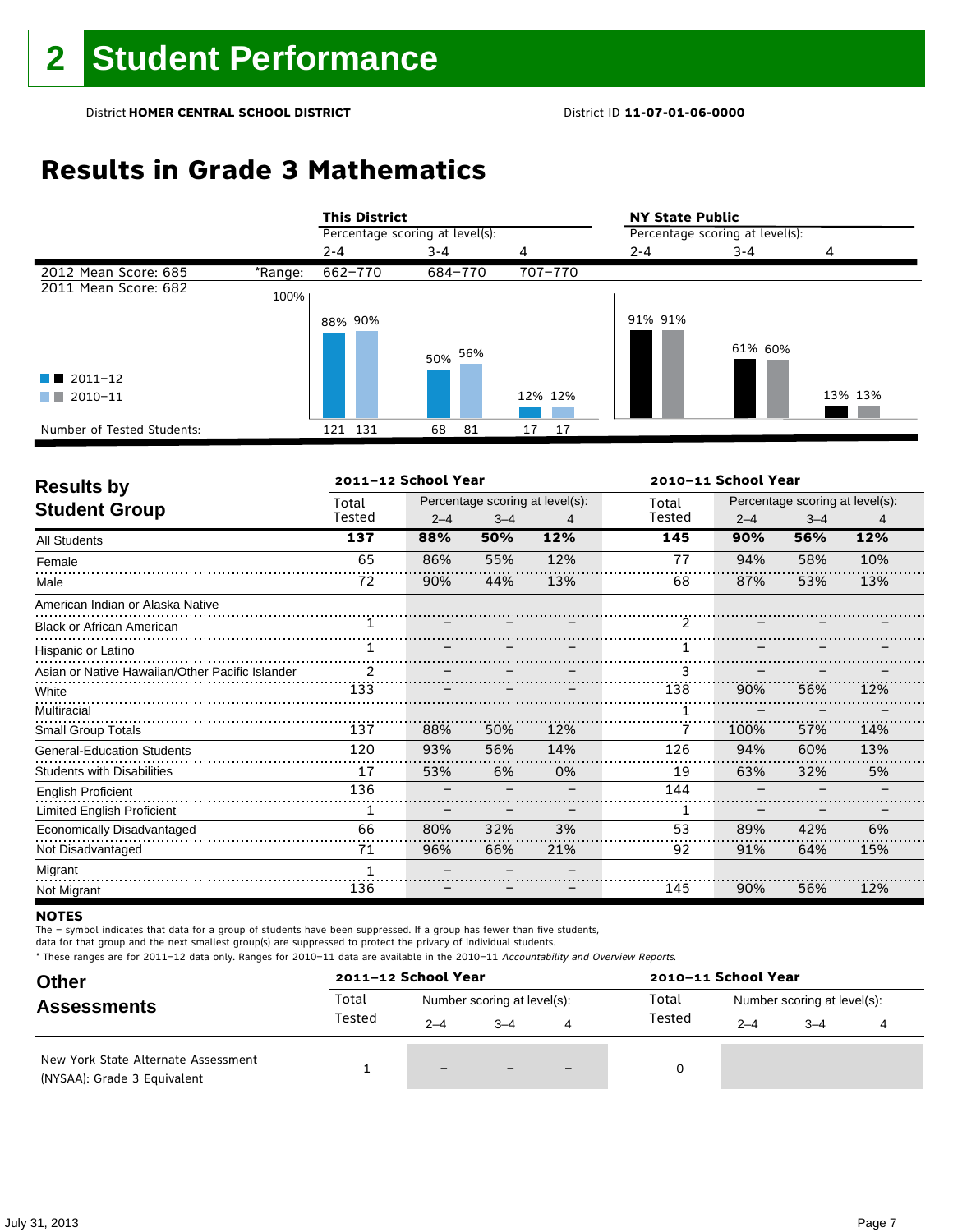# **Results in Grade 4 English Language Arts**

|                            |         | <b>This District</b>            |          |          | <b>NY State Public</b>          |         |       |
|----------------------------|---------|---------------------------------|----------|----------|---------------------------------|---------|-------|
|                            |         | Percentage scoring at level(s): |          |          | Percentage scoring at level(s): |         |       |
|                            |         | $2 - 4$                         | $3 - 4$  | 4        | $2 - 4$                         | $3 - 4$ |       |
| 2012 Mean Score: 674       | *Range: | 637-775                         | 671-775  | 722-775  |                                 |         |       |
| 2011 Mean Score: 668       | 100%    |                                 |          |          |                                 |         |       |
|                            |         | 92% 89%                         | 58% 56%  |          | 91% 92%                         | 59% 57% |       |
| $\blacksquare$ 2011-12     |         |                                 |          |          |                                 |         |       |
| 2010-11<br>a sa Tan        |         |                                 |          | 4%<br>1% |                                 |         | 5% 2% |
| Number of Tested Students: |         | 134 149                         | 94<br>84 | 6        |                                 |         |       |

| <b>Results by</b>                               |        | 2011-12 School Year |                                 |    | 2010-11 School Year |         |                                 |    |
|-------------------------------------------------|--------|---------------------|---------------------------------|----|---------------------|---------|---------------------------------|----|
| <b>Student Group</b>                            | Total  |                     | Percentage scoring at level(s): |    | Total               |         | Percentage scoring at level(s): |    |
|                                                 | Tested | $2 - 4$             | $3 - 4$                         | 4  | Tested              | $2 - 4$ | $3 - 4$                         | 4  |
| <b>All Students</b>                             | 146    | 92%                 | 58%                             | 4% | 168                 | 89%     | 56%                             | 1% |
| Female                                          | 77     | 96%                 | 69%                             | 4% | 84                  | 90%     | 64%                             | 0% |
| Male                                            | 69     | 87%                 | 45%                             | 4% | 84                  | 87%     | 48%                             | 1% |
| American Indian or Alaska Native                |        |                     |                                 |    |                     |         |                                 |    |
| <b>Black or African American</b>                | 2      |                     |                                 |    | 3                   |         |                                 |    |
| Hispanic or Latino                              | 2      |                     |                                 |    |                     |         |                                 |    |
| Asian or Native Hawaiian/Other Pacific Islander | 2      |                     |                                 |    |                     |         |                                 |    |
| White                                           | 140    | 92%                 | 56%                             | 4% | 164                 |         |                                 |    |
| Multiracial                                     |        |                     |                                 |    |                     |         |                                 |    |
| <b>Small Group Totals</b>                       | 6      | 83%                 | 83%                             | 0% | 168                 | 89%     | 56%                             | 1% |
| General-Education Students                      | 118    | 98%                 | 68%                             | 5% | 135                 | 93%     | 67%                             | 1% |
| <b>Students with Disabilities</b>               | 28     | 64%                 | 14%                             | 0% | 33                  | 70%     | 12%                             | 0% |
| <b>English Proficient</b>                       | 146    | 92%                 | 58%                             | 4% | 168                 | 89%     | 56%                             | 1% |
| Limited English Proficient                      |        |                     |                                 |    |                     |         |                                 |    |
| Economically Disadvantaged                      | 61     | 85%                 | 43%                             | 3% | 71                  | 83%     | 37%                             | 0% |
| Not Disadvantaged                               | 85     | 96%                 | 68%                             | 5% | 97                  | 93%     | 70%                             | 1% |
| Migrant                                         |        |                     |                                 |    |                     |         |                                 |    |
| Not Migrant                                     | 146    | 92%                 | 58%                             | 4% | 168                 | 89%     | 56%                             | 1% |

### **NOTES**

The – symbol indicates that data for a group of students have been suppressed. If a group has fewer than five students,

data for that group and the next smallest group(s) are suppressed to protect the privacy of individual students.

\* These ranges are for 2011–12 data only. Ranges for 2010–11 data are available in the 2010–11 Accountability and Overview Reports.

| <b>Other</b>                                                                                      |        | 2011-12 School Year |                             |     | 2010-11 School Year |         |                             |     |
|---------------------------------------------------------------------------------------------------|--------|---------------------|-----------------------------|-----|---------------------|---------|-----------------------------|-----|
| <b>Assessments</b>                                                                                | Total  |                     | Number scoring at level(s): |     | Total               |         | Number scoring at level(s): |     |
|                                                                                                   | Tested | $2 - 4$             | $3 - 4$                     | 4   | Tested              | $2 - 4$ | $3 - 4$                     | 4   |
| New York State Alternate Assessment<br>(NYSAA): Grade 4 Equivalent                                |        | -                   |                             |     |                     | -       |                             |     |
| New York State English as a Second Language<br>Achievement Test (NYSESLAT) <sup>+</sup> : Grade 4 |        | N/A                 | N/A                         | N/A | 0                   | N/A     | N/A                         | N/A |
|                                                                                                   | Total  |                     |                             |     | Total               |         |                             |     |
| Recently Arrived LEP Students NOT Tested on<br>the ELA NYSTP: Grade 4                             | 0      | N/A                 | N/A                         | N/A | 0                   | N/A     | N/A                         | N/A |

July 31, 2013 Page 8 † These counts represent recently arrived LEP students who used the NYSESLAT to fulfill the English language arts participation requirement.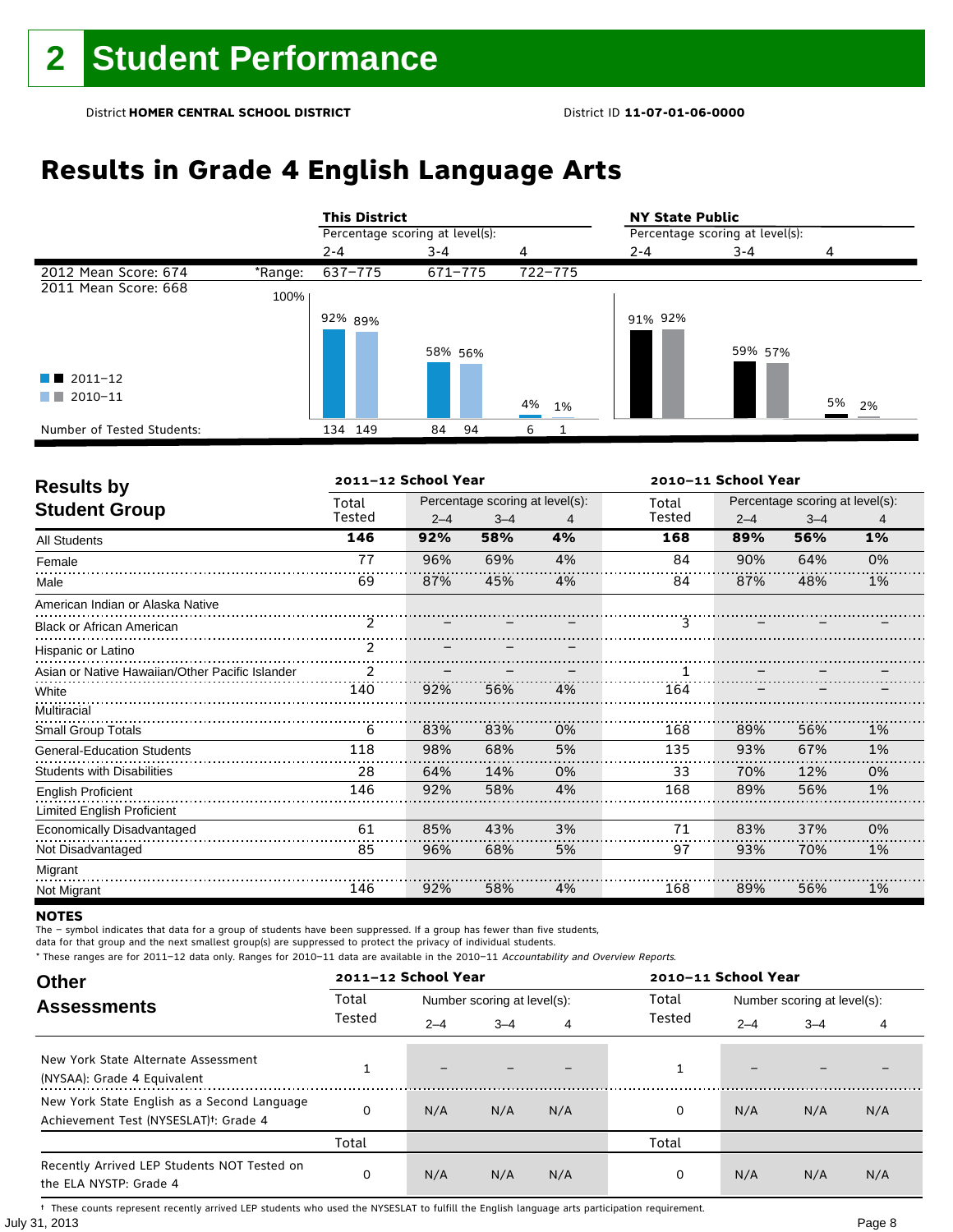## **Results in Grade 4 Mathematics**

|                            |         | <b>This District</b>            |          |                    | <b>NY State Public</b>          |         |         |
|----------------------------|---------|---------------------------------|----------|--------------------|---------------------------------|---------|---------|
|                            |         | Percentage scoring at level(s): |          |                    | Percentage scoring at level(s): |         |         |
|                            |         | $2 - 4$                         | $3 - 4$  | 4                  | $2 - 4$                         | $3 - 4$ | 4       |
| 2012 Mean Score: 682       | *Range: | 636-800                         | 676-800  | 707-800            |                                 |         |         |
| 2011 Mean Score: 677       | 100%    |                                 |          |                    |                                 |         |         |
|                            |         | 95% 92%                         | 59% 55%  |                    | 95% 94%                         | 69% 67% |         |
| $\blacksquare$ 2011-12     |         |                                 |          |                    |                                 |         | 30% 27% |
| 2010-11<br>a katika        |         |                                 |          | <sup>18%</sup> 13% |                                 |         |         |
| Number of Tested Students: |         | 139 154                         | 93<br>86 | 26<br>22           |                                 |         |         |

| <b>Results by</b>                               |                | 2011-12 School Year |         |                                 | 2010-11 School Year |         |                                 |     |  |
|-------------------------------------------------|----------------|---------------------|---------|---------------------------------|---------------------|---------|---------------------------------|-----|--|
|                                                 | Total          |                     |         | Percentage scoring at level(s): | Total               |         | Percentage scoring at level(s): |     |  |
| <b>Student Group</b>                            | Tested         | $2 - 4$             | $3 - 4$ | 4                               | Tested              | $2 - 4$ | $3 - 4$                         | 4   |  |
| <b>All Students</b>                             | 147            | 95%                 | 59%     | 18%                             | 168                 | 92%     | 55%                             | 13% |  |
| Female                                          | 77             | 97%                 | 62%     | 17%                             | 84                  | 90%     | 63%                             | 13% |  |
| Male                                            | 70             | 91%                 | 54%     | 19%                             | 84                  | 93%     | 48%                             | 13% |  |
| American Indian or Alaska Native                |                |                     |         |                                 |                     |         |                                 |     |  |
| <b>Black or African American</b>                | 2              |                     |         |                                 | 3                   |         |                                 |     |  |
| Hispanic or Latino                              | $\overline{2}$ |                     |         |                                 |                     |         |                                 |     |  |
| Asian or Native Hawaiian/Other Pacific Islander | 2              |                     |         |                                 |                     |         |                                 |     |  |
| White                                           | 141            | 94%                 | 59%     | 17%                             | 164                 |         |                                 |     |  |
| Multiracial                                     |                |                     |         |                                 |                     |         |                                 |     |  |
| <b>Small Group Totals</b>                       | 6              | 100%                | 50%     | 33%                             | 168                 | 92%     | 55%                             | 13% |  |
| <b>General-Education Students</b>               | 119            | 98%                 | 69%     | 22%                             | 135                 | 96%     | 64%                             | 16% |  |
| <b>Students with Disabilities</b>               | 28             | 79%                 | 14%     | 0%                              | 33                  | 73%     | 18%                             | 0%  |  |
| <b>English Proficient</b>                       | 147            | 95%                 | 59%     | 18%                             | 168                 | 92%     | 55%                             | 13% |  |
| Limited English Proficient                      |                |                     |         |                                 |                     |         |                                 |     |  |
| Economically Disadvantaged                      | 62             | 92%                 | 40%     | 6%                              | 71                  | 89%     | 44%                             | 6%  |  |
| Not Disadvantaged                               | 85             | 96%                 | 72%     | 26%                             | 97                  | 94%     | 64%                             | 19% |  |
| Migrant                                         |                |                     |         |                                 |                     |         |                                 |     |  |
| Not Migrant                                     | 147            | 95%                 | 59%     | 18%                             | 168                 | 92%     | 55%                             | 13% |  |

### **NOTES**

The – symbol indicates that data for a group of students have been suppressed. If a group has fewer than five students,

data for that group and the next smallest group(s) are suppressed to protect the privacy of individual students.

| <b>Other</b>                                                       |        | 2011-12 School Year         |         |                          | 2010-11 School Year |                             |                          |                          |
|--------------------------------------------------------------------|--------|-----------------------------|---------|--------------------------|---------------------|-----------------------------|--------------------------|--------------------------|
| <b>Assessments</b>                                                 | Total  | Number scoring at level(s): |         |                          | Total               | Number scoring at level(s): |                          |                          |
|                                                                    | Tested | $2 - 4$                     | $3 - 4$ | 4                        | Tested              | $2 - 4$                     | $3 - 4$                  |                          |
| New York State Alternate Assessment<br>(NYSAA): Grade 4 Equivalent |        | $-$                         |         | $\overline{\phantom{0}}$ |                     | $-$                         | $\overline{\phantom{0}}$ | $\overline{\phantom{0}}$ |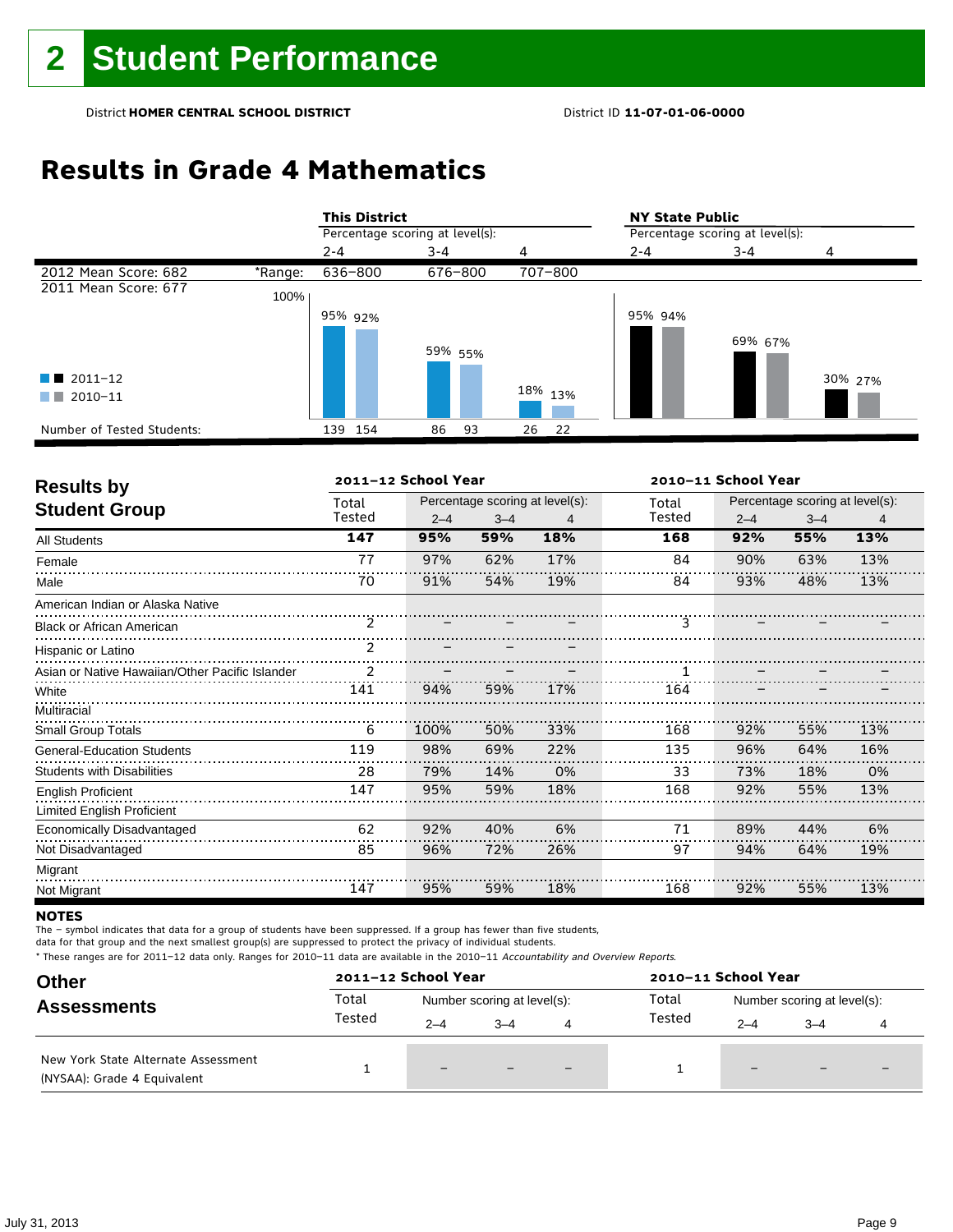## **Results in Grade 4 Science**

|                            |        | <b>This District</b>            |            |            | <b>NY State Public</b>          |         |                    |  |
|----------------------------|--------|---------------------------------|------------|------------|---------------------------------|---------|--------------------|--|
|                            |        | Percentage scoring at level(s): |            |            | Percentage scoring at level(s): |         |                    |  |
|                            |        | $2 - 4$                         | $3 - 4$    | 4          | $2 - 4$                         | $3 - 4$ |                    |  |
| 2012 Mean Score: 82        | Range: | $45 - 100$                      | $65 - 100$ | $85 - 100$ |                                 |         |                    |  |
| 2011 Mean Score: 80        | 100%   | 99% 98%                         | 91% 88%    |            | 97% 98%                         | 89% 88% |                    |  |
|                            |        |                                 |            | 51% 47%    |                                 |         | 57% <sub>52%</sub> |  |
| $\blacksquare$ 2011-12     |        |                                 |            |            |                                 |         |                    |  |
| 2010-11<br>a sa tsa        |        |                                 |            |            |                                 |         |                    |  |
| Number of Tested Students: |        | 146 161                         | 134 145    | 75 77      |                                 |         |                    |  |

| <b>Results by</b>                               |        | 2011-12 School Year |                                 |     | 2010-11 School Year |         |                                 |     |
|-------------------------------------------------|--------|---------------------|---------------------------------|-----|---------------------|---------|---------------------------------|-----|
| <b>Student Group</b>                            | Total  |                     | Percentage scoring at level(s): |     | Total               |         | Percentage scoring at level(s): |     |
|                                                 | Tested | $2 - 4$             | $3 - 4$                         | 4   | Tested              | $2 - 4$ | $3 - 4$                         | 4   |
| <b>All Students</b>                             | 148    | 99%                 | 91%                             | 51% | 164                 | 98%     | 88%                             | 47% |
| Female                                          | 80     | 100%                | 93%                             | 53% | 81                  | 96%     | 89%                             | 53% |
| Male                                            | 68     | 97%                 | 88%                             | 49% | 83                  | 100%    | 88%                             | 41% |
| American Indian or Alaska Native                |        |                     |                                 |     |                     |         |                                 |     |
| <b>Black or African American</b>                | 2      |                     |                                 |     | 3                   |         |                                 |     |
| Hispanic or Latino                              | 2      |                     |                                 |     |                     |         |                                 |     |
| Asian or Native Hawaiian/Other Pacific Islander |        |                     |                                 |     |                     |         |                                 |     |
| White                                           | 142    | 99%                 | 90%                             | 50% | 160                 |         |                                 |     |
| Multiracial                                     |        |                     |                                 |     |                     |         |                                 |     |
| Small Group Totals                              | 6      | 100%                | 100%                            | 67% | 164                 | 98%     | 88%                             | 47% |
| <b>General-Education Students</b>               | 119    | 100%                | 95%                             | 57% | 132                 | 99%     | 91%                             | 54% |
| <b>Students with Disabilities</b>               | 29     | 93%                 | 72%                             | 24% | 32                  | 94%     | 78%                             | 19% |
| <b>English Proficient</b>                       | 148    | 99%                 | 91%                             | 51% | 164                 | 98%     | 88%                             | 47% |
| <b>Limited English Proficient</b>               |        |                     |                                 |     |                     |         |                                 |     |
| Economically Disadvantaged                      | 62     | 98%                 | 82%                             | 31% | 68                  | 99%     | 84%                             | 29% |
| Not Disadvantaged                               | 86     | 99%                 | 97%                             | 65% | 96                  | 98%     | 92%                             | 59% |
| Migrant                                         |        |                     |                                 |     |                     |         |                                 |     |
| Not Migrant                                     | 148    | 99%                 | 91%                             | 51% | 164                 | 98%     | 88%                             | 47% |

### **NOTES**

The – symbol indicates that data for a group of students have been suppressed. If a group has fewer than five students,

data for that group and the next smallest group(s) are suppressed to protect the privacy of individual students.

| <b>Other</b><br><b>Assessments</b>                                 |        | 2011-12 School Year         |         |                          | 2010-11 School Year |                             |                          |  |
|--------------------------------------------------------------------|--------|-----------------------------|---------|--------------------------|---------------------|-----------------------------|--------------------------|--|
|                                                                    | Total  | Number scoring at level(s): |         |                          | Total               | Number scoring at level(s): |                          |  |
|                                                                    | Tested | $2 - 4$                     | $3 - 4$ | 4                        | Tested              | $2 - 4$                     | $3 - 4$                  |  |
| New York State Alternate Assessment<br>(NYSAA): Grade 4 Equivalent |        | -                           |         | $\overline{\phantom{0}}$ |                     | $\qquad \qquad -$           | $\overline{\phantom{0}}$ |  |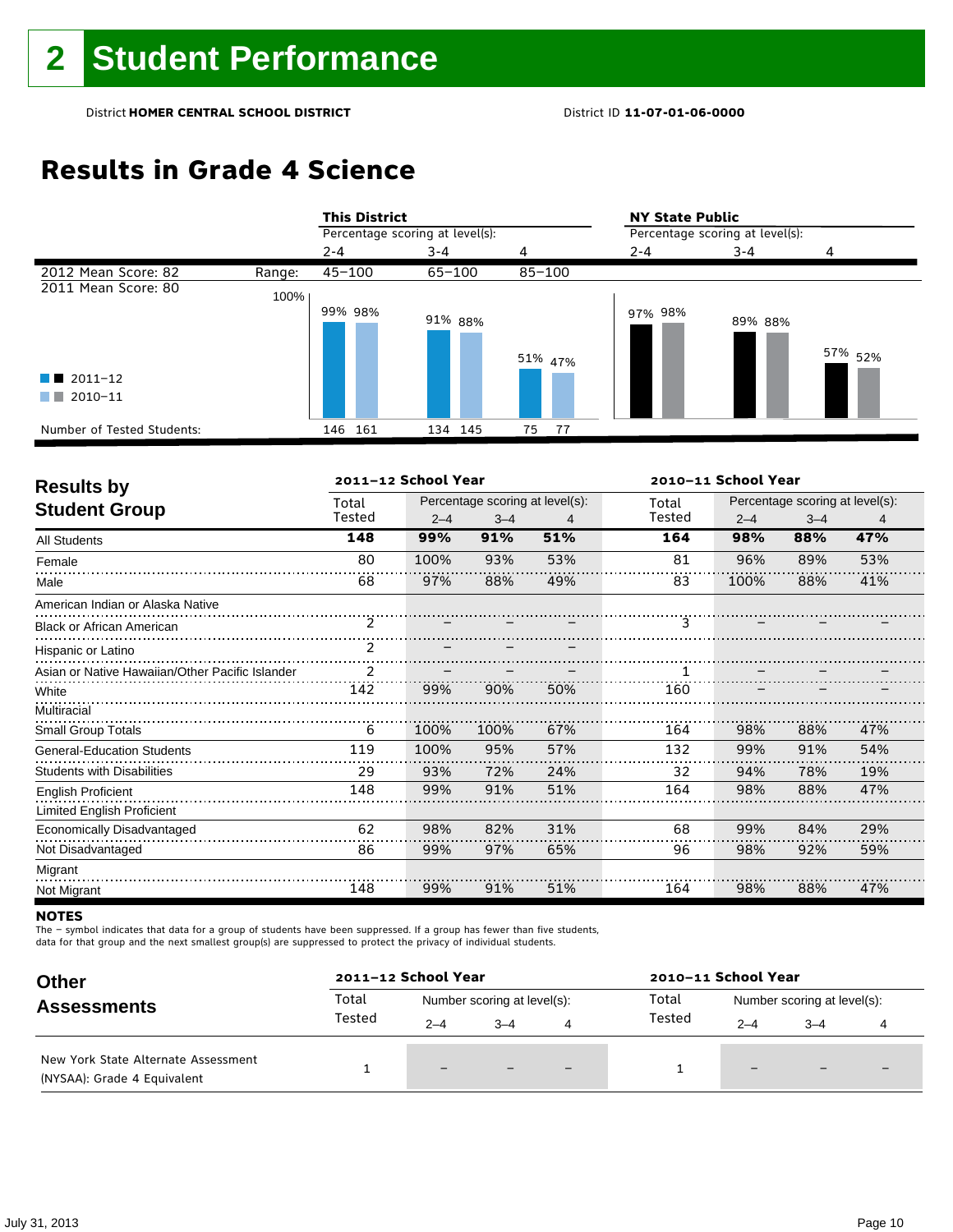# **Results in Grade 5 English Language Arts**

|                            |         | <b>This District</b>            |            |         | <b>NY State Public</b>          |                    |       |  |
|----------------------------|---------|---------------------------------|------------|---------|---------------------------------|--------------------|-------|--|
|                            |         | Percentage scoring at level(s): |            |         | Percentage scoring at level(s): |                    |       |  |
|                            |         | $2 - 4$                         | $3 - 4$    | 4       | $2 - 4$                         | $3 - 4$            | 4     |  |
| 2012 Mean Score: 666       | *Range: | 648-795                         | 668-795    | 700-795 |                                 |                    |       |  |
| 2011 Mean Score: 671       | 100%    |                                 |            |         |                                 |                    |       |  |
|                            |         | 93%<br>83%                      | 64%<br>51% |         | 89% 89%                         | 58% <sub>54%</sub> |       |  |
| $\blacksquare$ 2011-12     |         |                                 |            |         |                                 |                    |       |  |
| 2010-11<br>a katika        |         |                                 |            | 4% 6%   |                                 |                    | 5% 4% |  |
| Number of Tested Students: |         | 142 148                         | 102<br>87  | 10      |                                 |                    |       |  |

| <b>Results by</b>                               |        | 2011-12 School Year |                                 |    | 2010-11 School Year |         |                                 |    |
|-------------------------------------------------|--------|---------------------|---------------------------------|----|---------------------|---------|---------------------------------|----|
|                                                 | Total  |                     | Percentage scoring at level(s): |    | Total               |         | Percentage scoring at level(s): |    |
| <b>Student Group</b>                            | Tested | $2 - 4$             | $3 - 4$                         | 4  | Tested              | $2 - 4$ | $3 - 4$                         | 4  |
| All Students                                    | 172    | 83%                 | 51%                             | 4% | 160                 | 93%     | 64%                             | 6% |
| Female                                          | 83     | 87%                 | 60%                             | 5% | 69                  | 96%     | 72%                             | 6% |
| Male                                            | 89     | 79%                 | 42%                             | 3% | 91                  | 90%     | 57%                             | 7% |
| American Indian or Alaska Native                |        |                     |                                 |    |                     |         |                                 |    |
| <b>Black or African American</b>                | 3      |                     |                                 |    | 3                   |         |                                 |    |
| Hispanic or Latino                              |        |                     |                                 |    |                     |         |                                 |    |
| Asian or Native Hawaiian/Other Pacific Islander |        |                     |                                 |    |                     |         |                                 |    |
| White                                           | 167    | 82%                 | 51%                             | 4% | 156                 |         |                                 |    |
| Multiracial                                     |        |                     |                                 |    |                     |         |                                 |    |
| <b>Small Group Totals</b>                       | 5      | 100%                | 40%                             | 0% | 160                 | 93%     | 64%                             | 6% |
| <b>General-Education Students</b>               | 134    | 92%                 | 63%                             | 5% | 126                 | 99%     | 79%                             | 8% |
| <b>Students with Disabilities</b>               | 38     | 50%                 | 8%                              | 0% | 34                  | 68%     | 9%                              | 0% |
| <b>English Proficient</b>                       | 172    | 83%                 | 51%                             | 4% | 160                 | 93%     | 64%                             | 6% |
| <b>Limited English Proficient</b>               |        |                     |                                 |    |                     |         |                                 |    |
| Economically Disadvantaged                      | 76     | 72%                 | 33%                             | 0% | 48                  | 90%     | 48%                             | 4% |
| Not Disadvantaged                               | 96     | 91%                 | 65%                             | 7% | 112                 | 94%     | 71%                             | 7% |
| Migrant                                         |        |                     |                                 |    |                     |         |                                 |    |
| Not Migrant                                     | 172    | 83%                 | 51%                             | 4% | 160                 | 93%     | 64%                             | 6% |

### **NOTES**

The – symbol indicates that data for a group of students have been suppressed. If a group has fewer than five students,

data for that group and the next smallest group(s) are suppressed to protect the privacy of individual students.

\* These ranges are for 2011–12 data only. Ranges for 2010–11 data are available in the 2010–11 Accountability and Overview Reports.

| <b>Other</b>                                                                                      |        | 2011-12 School Year<br>2010-11 School Year |                             |     |        |                             |         |     |
|---------------------------------------------------------------------------------------------------|--------|--------------------------------------------|-----------------------------|-----|--------|-----------------------------|---------|-----|
| <b>Assessments</b>                                                                                | Total  |                                            | Number scoring at level(s): |     | Total  | Number scoring at level(s): |         |     |
|                                                                                                   | Tested | $2 - 4$                                    | $3 - 4$                     | 4   | Tested | $2 - 4$                     | $3 - 4$ | 4   |
| New York State Alternate Assessment<br>(NYSAA): Grade 5 Equivalent                                |        |                                            |                             |     |        | $\overline{\phantom{0}}$    |         |     |
| New York State English as a Second Language<br>Achievement Test (NYSESLAT) <sup>+</sup> : Grade 5 | O      | N/A                                        | N/A                         | N/A | 0      | N/A                         | N/A     | N/A |
|                                                                                                   | Total  |                                            |                             |     | Total  |                             |         |     |
| Recently Arrived LEP Students NOT Tested on<br>the ELA NYSTP: Grade 5                             | 0      | N/A                                        | N/A                         | N/A | 0      | N/A                         | N/A     | N/A |

July 31, 2013 Page 11 † These counts represent recently arrived LEP students who used the NYSESLAT to fulfill the English language arts participation requirement.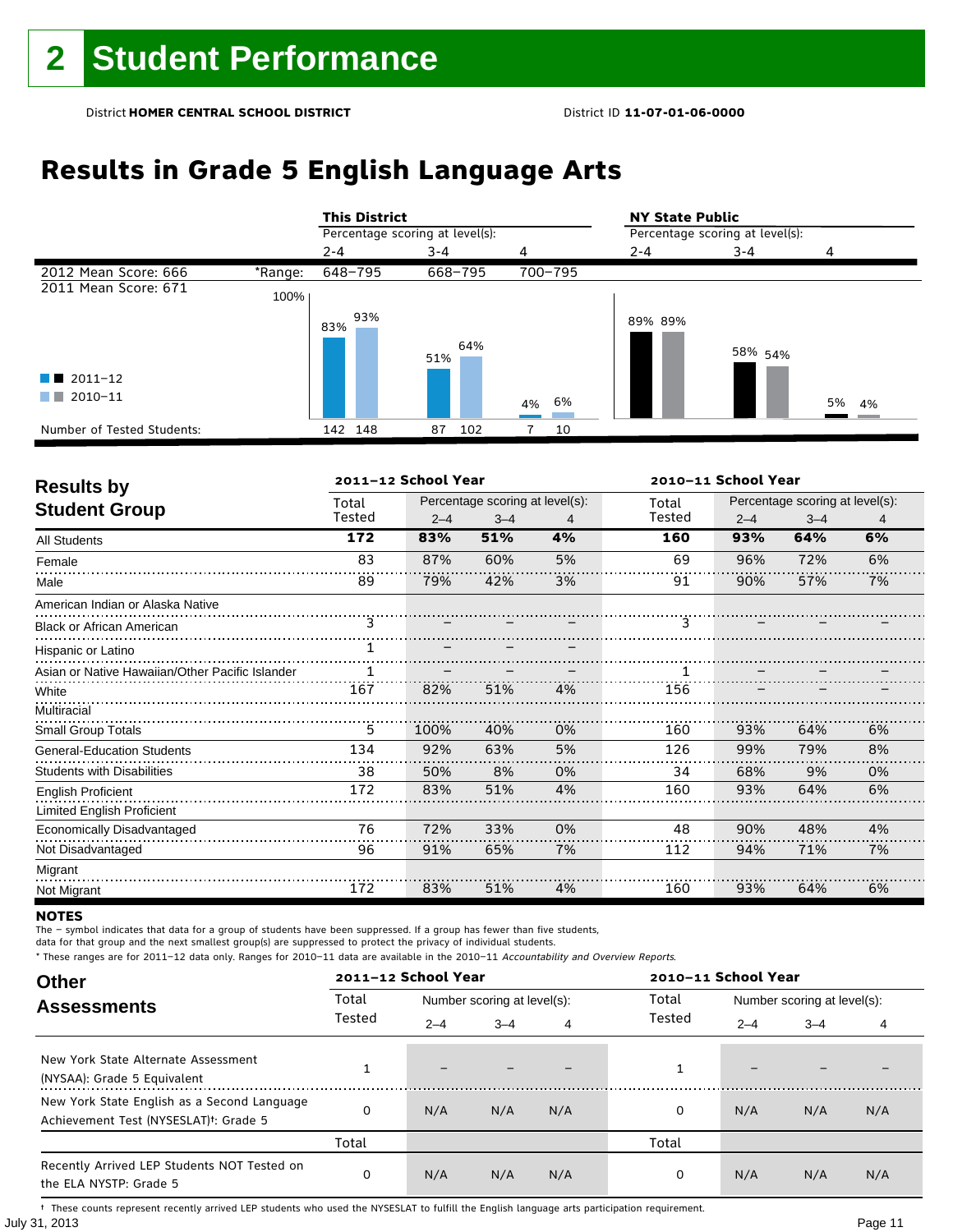## **Results in Grade 5 Mathematics**

|                            |         | <b>This District</b>            |            |          | <b>NY State Public</b>          |         |                    |  |
|----------------------------|---------|---------------------------------|------------|----------|---------------------------------|---------|--------------------|--|
|                            |         | Percentage scoring at level(s): |            |          | Percentage scoring at level(s): |         |                    |  |
|                            |         | $2 - 4$                         | $3 - 4$    | 4        | $2 - 4$                         | $3 - 4$ | 4                  |  |
| 2012 Mean Score: 672       | *Range: | 640-780                         | 676-780    | 707-780  |                                 |         |                    |  |
| 2011 Mean Score: 686       | 100%    |                                 |            |          |                                 |         |                    |  |
|                            |         | 94%<br>86%                      | 70%<br>50% |          | 93% 94%                         | 67% 66% |                    |  |
| $\blacksquare$ 2011-12     |         |                                 |            | 26%      |                                 |         | <sup>28%</sup> 23% |  |
| 2010-11<br>a sa T          |         |                                 |            | 17%      |                                 |         |                    |  |
| Number of Tested Students: |         | 148<br>150                      | 86<br>112  | 29<br>41 |                                 |         |                    |  |

| <b>Results by</b>                               |        | 2011-12 School Year |         |                                 | 2010-11 School Year |         |                                 |     |  |
|-------------------------------------------------|--------|---------------------|---------|---------------------------------|---------------------|---------|---------------------------------|-----|--|
|                                                 | Total  |                     |         | Percentage scoring at level(s): | Total               |         | Percentage scoring at level(s): |     |  |
| <b>Student Group</b>                            | Tested | $2 - 4$             | $3 - 4$ | 4                               | Tested              | $2 - 4$ | $3 - 4$                         | 4   |  |
| <b>All Students</b>                             | 173    | 86%                 | 50%     | 17%                             | 160                 | 94%     | 70%                             | 26% |  |
| Female                                          | 84     | 86%                 | 57%     | 15%                             | 69                  | 97%     | 71%                             | 16% |  |
| Male                                            | 89     | 85%                 | 43%     | 18%                             | 91                  | 91%     | 69%                             | 33% |  |
| American Indian or Alaska Native                |        |                     |         |                                 |                     |         |                                 |     |  |
| <b>Black or African American</b>                | 3      |                     |         |                                 | 3                   |         |                                 |     |  |
| Hispanic or Latino                              |        |                     |         |                                 |                     |         |                                 |     |  |
| Asian or Native Hawaiian/Other Pacific Islander |        |                     |         |                                 |                     |         |                                 |     |  |
| White                                           | 168    | 85%                 | 50%     | 17%                             | 156                 |         |                                 |     |  |
| Multiracial                                     |        |                     |         |                                 |                     |         |                                 |     |  |
| <b>Small Group Totals</b>                       | 5      | 100%                | 40%     | 0%                              | 160                 | 94%     | 70%                             | 26% |  |
| <b>General-Education Students</b>               | 135    | 93%                 | 62%     | 21%                             | 126                 | 100%    | 81%                             | 29% |  |
| <b>Students with Disabilities</b>               | 38     | 61%                 | 5%      | 0%                              | 34                  | 71%     | 29%                             | 15% |  |
| <b>English Proficient</b>                       | 173    | 86%                 | 50%     | 17%                             | 160                 | 94%     | 70%                             | 26% |  |
| <b>Limited English Proficient</b>               |        |                     |         |                                 |                     |         |                                 |     |  |
| Economically Disadvantaged                      | 76     | 80%                 | 33%     | 5%                              | 48                  | 92%     | 54%                             | 10% |  |
| Not Disadvantaged                               | 97     | 90%                 | 63%     | 26%                             | 112                 | 95%     | 77%                             | 32% |  |
| Migrant                                         |        |                     |         |                                 |                     |         |                                 |     |  |
| Not Migrant                                     | 173    | 86%                 | 50%     | 17%                             | 160                 | 94%     | 70%                             | 26% |  |

### **NOTES**

The – symbol indicates that data for a group of students have been suppressed. If a group has fewer than five students,

data for that group and the next smallest group(s) are suppressed to protect the privacy of individual students.

| <b>Other</b><br><b>Assessments</b>                                 |        | 2011-12 School Year<br>2010-11 School Year |         |     |                                      |                          |                          |  |
|--------------------------------------------------------------------|--------|--------------------------------------------|---------|-----|--------------------------------------|--------------------------|--------------------------|--|
|                                                                    | Total  | Number scoring at level(s):                |         |     | Total<br>Number scoring at level(s): |                          |                          |  |
|                                                                    | Tested | $2 - 4$                                    | $3 - 4$ | 4   | Tested                               | $2 - 4$                  | $3 - 4$                  |  |
| New York State Alternate Assessment<br>(NYSAA): Grade 5 Equivalent |        | $-$                                        |         | $-$ |                                      | $\overline{\phantom{m}}$ | $\overline{\phantom{0}}$ |  |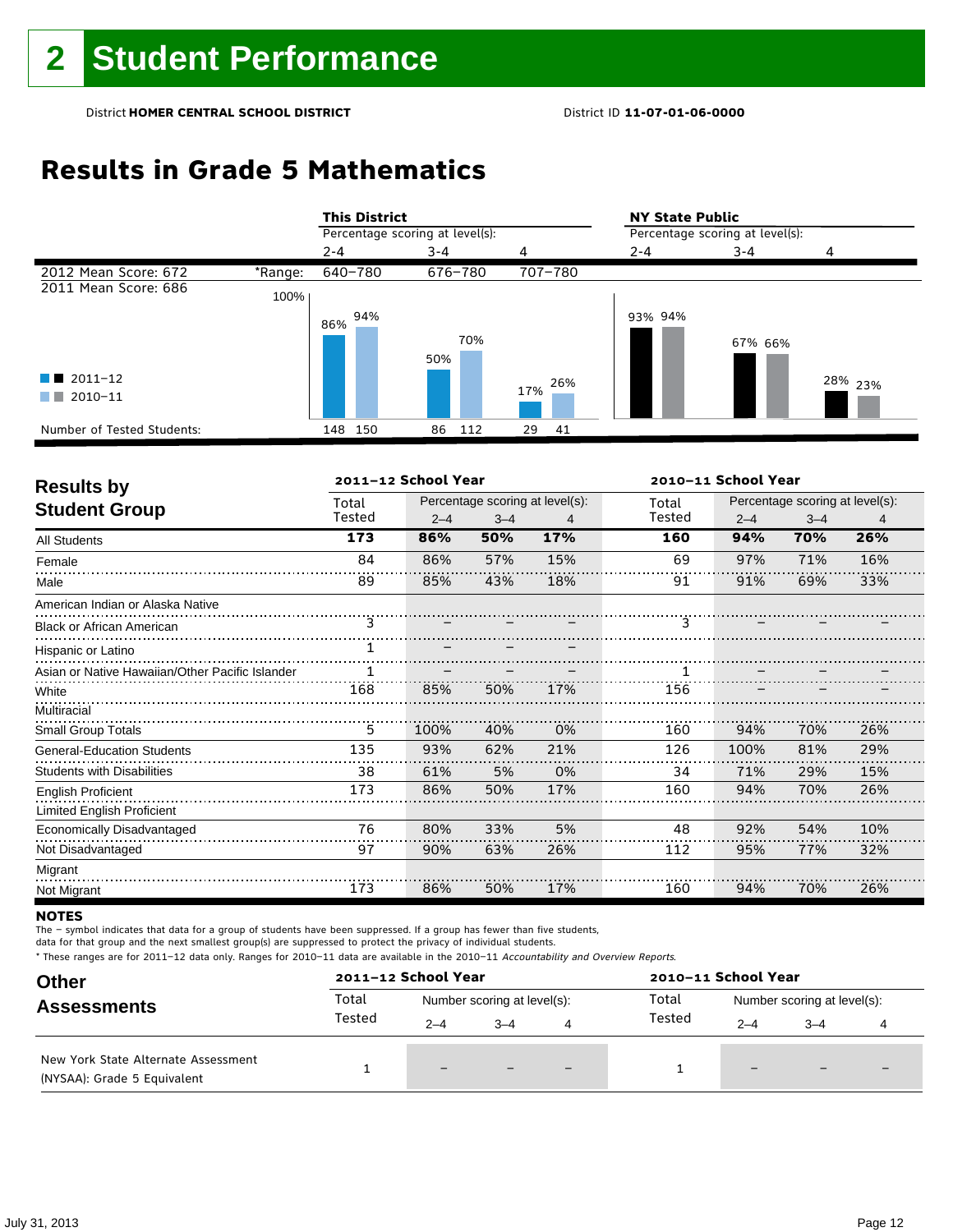# **Results in Grade 6 English Language Arts**

|                            |         | <b>This District</b>            |           |          | <b>NY State Public</b>          |         |          |  |
|----------------------------|---------|---------------------------------|-----------|----------|---------------------------------|---------|----------|--|
|                            |         | Percentage scoring at level(s): |           |          | Percentage scoring at level(s): |         |          |  |
|                            |         | $2 - 4$                         | $3 - 4$   | 4        | $2 - 4$                         | 3-4     | 4        |  |
| 2012 Mean Score: 664       | *Range: | 644-785                         | 662-785   | 694-785  |                                 |         |          |  |
| 2011 Mean Score: 662       | 100%    |                                 |           |          |                                 |         |          |  |
|                            |         | 88% 93%                         | 61% 59%   |          | 89% 88%                         | 56% 56% |          |  |
| $\blacksquare$ 2011-12     |         |                                 |           |          |                                 |         |          |  |
| 2010-11                    |         |                                 |           | 5%<br>2% |                                 |         | 4%<br>2% |  |
| Number of Tested Students: |         | 141 159                         | 98<br>101 | 8<br>3   |                                 |         |          |  |

| <b>Results by</b>                               | 2011-12 School Year<br>2010-11 School Year |         |                                 |    |        |         |                                 |     |  |
|-------------------------------------------------|--------------------------------------------|---------|---------------------------------|----|--------|---------|---------------------------------|-----|--|
| <b>Student Group</b>                            | Total                                      |         | Percentage scoring at level(s): |    | Total  |         | Percentage scoring at level(s): |     |  |
|                                                 | Tested                                     | $2 - 4$ | $3 - 4$                         | 4  | Tested | $2 - 4$ | $3 - 4$                         | 4   |  |
| <b>All Students</b>                             | 160                                        | 88%     | 61%                             | 2% | 171    | 93%     | 59%                             | 5%  |  |
| Female                                          | 66                                         | 97%     | 59%                             | 2% | 88     | 98%     | 61%                             | 7%  |  |
| Male                                            | 94                                         | 82%     | 63%                             | 2% | 83     | 88%     | 57%                             | 2%  |  |
| American Indian or Alaska Native                |                                            |         |                                 |    |        |         |                                 |     |  |
| <b>Black or African American</b>                | 2                                          |         |                                 |    | 3      |         |                                 |     |  |
| Hispanic or Latino                              |                                            |         |                                 |    |        |         |                                 |     |  |
| Asian or Native Hawaiian/Other Pacific Islander |                                            |         |                                 |    |        |         |                                 |     |  |
| White                                           | 156                                        |         |                                 |    | 165    | 93%     | 59%                             | 4%  |  |
| Multiracial                                     |                                            |         |                                 |    |        |         |                                 |     |  |
| <b>Small Group Totals</b>                       | 160                                        | 88%     | 61%                             | 2% | 6      | 83%     | 50%                             | 17% |  |
| <b>General-Education Students</b>               | 126                                        | 98%     | 75%                             | 2% | 142    | 99%     | 67%                             | 6%  |  |
| <b>Students with Disabilities</b>               | 34                                         | 50%     | 12%                             | 0% | 29     | 66%     | 21%                             | 0%  |  |
| <b>English Proficient</b>                       | 160                                        | 88%     | 61%                             | 2% | 171    | 93%     | 59%                             | 5%  |  |
| <b>Limited English Proficient</b>               |                                            |         |                                 |    |        |         |                                 |     |  |
| Economically Disadvantaged                      | 51                                         | 88%     | 35%                             | 0% | 44     | 91%     | 45%                             | 0%  |  |
| Not Disadvantaged                               | 109                                        | 88%     | 73%                             | 3% | 127    | 94%     | 64%                             | 6%  |  |
| Migrant                                         | $\overline{2}$                             |         |                                 |    |        |         |                                 |     |  |
| Not Migrant                                     | 158                                        |         |                                 |    | 171    | 93%     | 59%                             | 5%  |  |

### **NOTES**

The – symbol indicates that data for a group of students have been suppressed. If a group has fewer than five students,

data for that group and the next smallest group(s) are suppressed to protect the privacy of individual students.

\* These ranges are for 2011–12 data only. Ranges for 2010–11 data are available in the 2010–11 Accountability and Overview Reports.

| <b>Other</b>                                                                                      |        | 2011-12 School Year<br>2010-11 School Year |                             |     |        |                             |         |     |
|---------------------------------------------------------------------------------------------------|--------|--------------------------------------------|-----------------------------|-----|--------|-----------------------------|---------|-----|
| <b>Assessments</b>                                                                                | Total  |                                            | Number scoring at level(s): |     |        | Number scoring at level(s): |         |     |
|                                                                                                   | Tested | $2 - 4$                                    | $3 - 4$                     | 4   | Tested | $2 - 4$                     | $3 - 4$ | 4   |
| New York State Alternate Assessment<br>(NYSAA): Grade 6 Equivalent                                |        | -                                          |                             |     |        | -                           |         |     |
| New York State English as a Second Language<br>Achievement Test (NYSESLAT) <sup>†</sup> : Grade 6 |        | N/A                                        | N/A                         | N/A | 0      | N/A                         | N/A     | N/A |
|                                                                                                   | Total  |                                            |                             |     | Total  |                             |         |     |
| Recently Arrived LEP Students NOT Tested on<br>the ELA NYSTP: Grade 6                             | 0      | N/A                                        | N/A                         | N/A | 0      | N/A                         | N/A     | N/A |

July 31, 2013 Page 13 † These counts represent recently arrived LEP students who used the NYSESLAT to fulfill the English language arts participation requirement.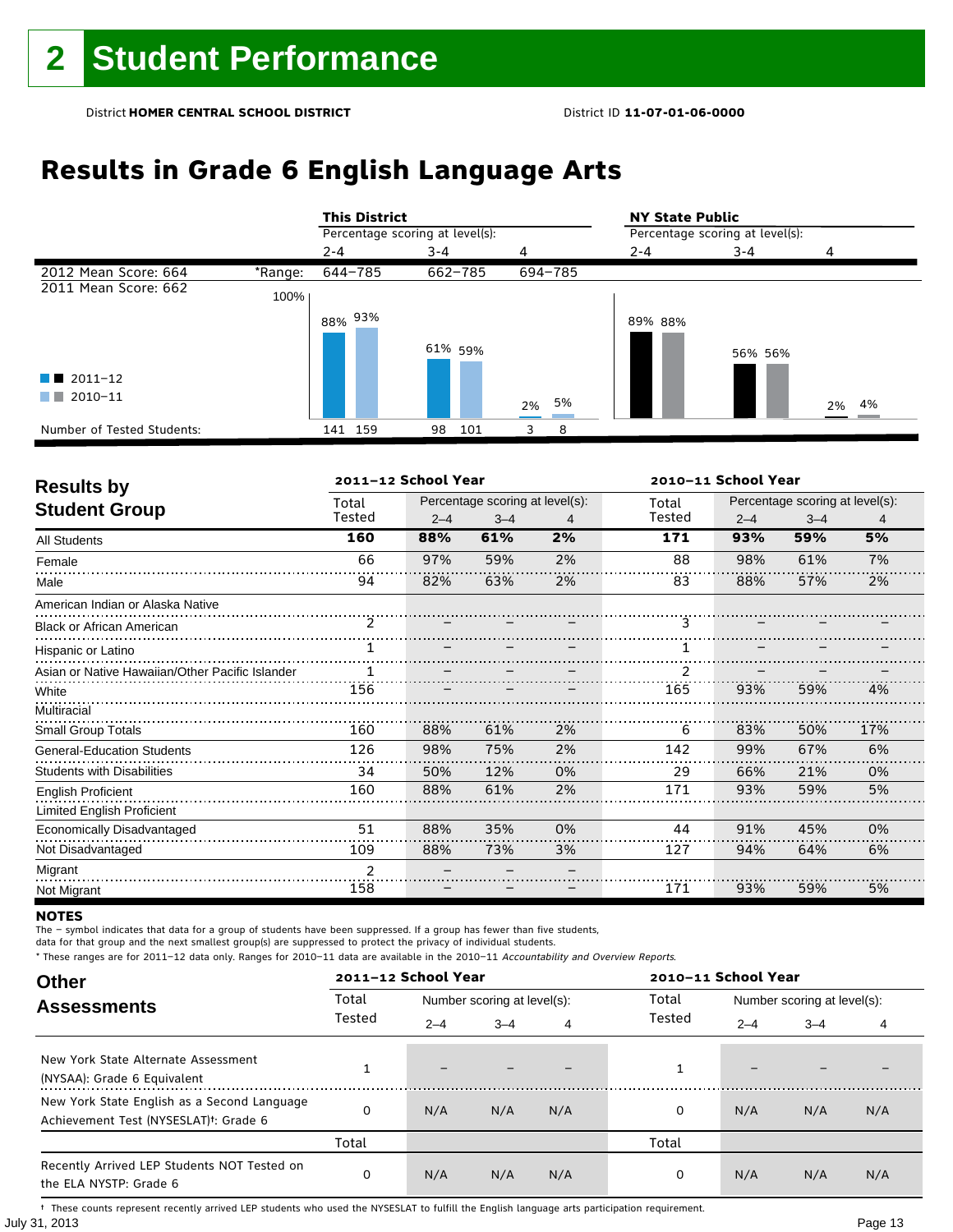## **Results in Grade 6 Mathematics**

|                            |         | <b>This District</b>            |            |          | <b>NY State Public</b>          |         |                    |  |
|----------------------------|---------|---------------------------------|------------|----------|---------------------------------|---------|--------------------|--|
|                            |         | Percentage scoring at level(s): |            |          | Percentage scoring at level(s): |         |                    |  |
|                            |         | $2 - 4$                         | $3 - 4$    | 4        | $2 - 4$                         | $3 - 4$ | 4                  |  |
| 2012 Mean Score: 675       | *Range: | 640-780                         | 674-780    | 700-780  |                                 |         |                    |  |
| 2011 Mean Score: 682       | 100%    |                                 |            |          |                                 |         |                    |  |
|                            |         | 89% 92%                         |            |          | 92% 92%                         |         |                    |  |
|                            |         |                                 | 74%<br>60% |          |                                 | 65% 63% |                    |  |
| $\blacksquare$ 2011-12     |         |                                 |            | 20% 22%  |                                 |         | 31% <sub>26%</sub> |  |
| 2010-11<br>a sa T          |         |                                 |            |          |                                 |         |                    |  |
| Number of Tested Students: |         | 142 157                         | 125<br>96  | 32<br>38 |                                 |         |                    |  |

| <b>Results by</b>                               |               | 2011-12 School Year |         |                                 |        |                                 | 2010-11 School Year |                |  |  |
|-------------------------------------------------|---------------|---------------------|---------|---------------------------------|--------|---------------------------------|---------------------|----------------|--|--|
| <b>Student Group</b>                            | Total         |                     |         | Percentage scoring at level(s): | Total  | Percentage scoring at level(s): |                     |                |  |  |
|                                                 | Tested        | $2 - 4$             | $3 - 4$ | 4                               | Tested | $2 - 4$                         | $3 - 4$             | $\overline{4}$ |  |  |
| <b>All Students</b>                             | 159           | 89%                 | 60%     | 20%                             | 170    | 92%                             | 74%                 | 22%            |  |  |
| Female                                          | 65            | 95%                 | 65%     | 15%                             | 88     | 98%                             | 77%                 | 27%            |  |  |
| Male                                            | 94            | 85%                 | 57%     | 23%                             | 82     | 87%                             | 70%                 | 17%            |  |  |
| American Indian or Alaska Native                |               |                     |         |                                 |        |                                 |                     |                |  |  |
| <b>Black or African American</b>                | $\mathcal{P}$ |                     |         |                                 | 3      |                                 |                     |                |  |  |
| Hispanic or Latino                              |               |                     |         |                                 |        |                                 |                     |                |  |  |
| Asian or Native Hawaiian/Other Pacific Islander |               |                     |         |                                 |        |                                 |                     |                |  |  |
| White                                           | 155           |                     |         |                                 | 164    | 93%                             | 74%                 | 23%            |  |  |
| Multiracial                                     |               |                     |         |                                 |        |                                 |                     |                |  |  |
| <b>Small Group Totals</b>                       | 159           | 89%                 | 60%     | 20%                             | 6      | 67%                             | 50%                 | 17%            |  |  |
| <b>General-Education Students</b>               | 125           | 98%                 | 73%     | 26%                             | 142    | 96%                             | 80%                 | 25%            |  |  |
| <b>Students with Disabilities</b>               | 34            | 59%                 | 15%     | 0%                              | 28     | 71%                             | 43%                 | 7%             |  |  |
| <b>English Proficient</b>                       | 159           | 89%                 | 60%     | 20%                             | 170    | 92%                             | 74%                 | 22%            |  |  |
| Limited English Proficient                      |               |                     |         |                                 |        |                                 |                     |                |  |  |
| Economically Disadvantaged                      | 51            | 84%                 | 35%     | 6%                              | 43     | 88%                             | 63%                 | 9%             |  |  |
| Not Disadvantaged                               | 108           | 92%                 | 72%     | 27%                             | 127    | 94%                             | 77%                 | 27%            |  |  |
| Migrant                                         | $\mathcal{P}$ |                     |         |                                 |        |                                 |                     |                |  |  |
| Not Migrant                                     | 157           |                     |         |                                 | 170    | 92%                             | 74%                 | 22%            |  |  |

### **NOTES**

The – symbol indicates that data for a group of students have been suppressed. If a group has fewer than five students,

data for that group and the next smallest group(s) are suppressed to protect the privacy of individual students.

| <b>Other</b>                                                       |                 | 2011-12 School Year         |         |                          | 2010-11 School Year                  |         |                          |                          |  |
|--------------------------------------------------------------------|-----------------|-----------------------------|---------|--------------------------|--------------------------------------|---------|--------------------------|--------------------------|--|
| <b>Assessments</b>                                                 | Total<br>Tested | Number scoring at level(s): |         |                          | Total<br>Number scoring at level(s): |         |                          |                          |  |
|                                                                    |                 | $2 - 4$                     | $3 - 4$ | 4                        | Tested                               | $2 - 4$ | $3 - 4$                  |                          |  |
| New York State Alternate Assessment<br>(NYSAA): Grade 6 Equivalent |                 | $-$                         |         | $\overline{\phantom{0}}$ |                                      | $-$     | $\overline{\phantom{0}}$ | $\overline{\phantom{0}}$ |  |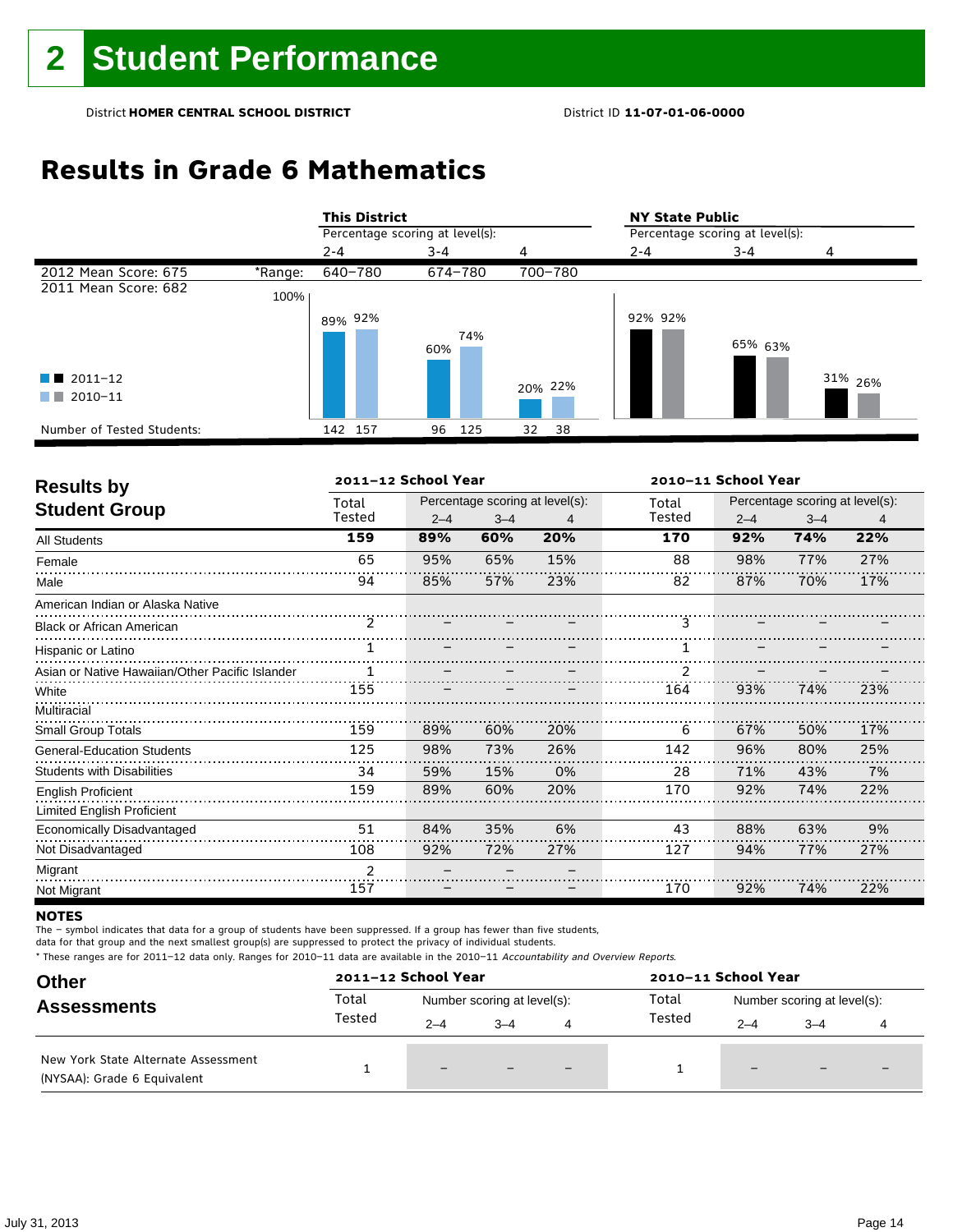# **Results in Grade 7 English Language Arts**

|                            |         | <b>This District</b>            |          |          | <b>NY State Public</b>          |         |       |  |  |
|----------------------------|---------|---------------------------------|----------|----------|---------------------------------|---------|-------|--|--|
|                            |         | Percentage scoring at level(s): |          |          | Percentage scoring at level(s): |         |       |  |  |
|                            |         | $2 - 4$                         | $3 - 4$  | 4        | $2 - 4$                         | $3 - 4$ | 4     |  |  |
| 2012 Mean Score: 663       | *Range: | 642-790                         | 665-790  | 698-790  |                                 |         |       |  |  |
| 2011 Mean Score: 665       | 100%    |                                 |          |          |                                 |         |       |  |  |
|                            |         | 90% 93%                         | 46% 48%  |          | 92% 91%                         | 52% 48% |       |  |  |
| $\blacksquare$ 2011-12     |         |                                 |          |          |                                 |         |       |  |  |
| 2010-11                    |         |                                 |          | 5%<br>3% |                                 |         | 4% 4% |  |  |
| Number of Tested Students: |         | 177<br>167                      | 86<br>91 | 9<br>5.  |                                 |         |       |  |  |

| <b>Results by</b>                               |        | 2011-12 School Year |                                 |    | 2010-11 School Year |         |                                 |    |  |
|-------------------------------------------------|--------|---------------------|---------------------------------|----|---------------------|---------|---------------------------------|----|--|
|                                                 | Total  |                     | Percentage scoring at level(s): |    | Total               |         | Percentage scoring at level(s): |    |  |
| <b>Student Group</b>                            | Tested | $2 - 4$             | $3 - 4$                         | 4  | Tested              | $2 - 4$ | $3 - 4$                         | 4  |  |
| <b>All Students</b>                             | 185    | 90%                 | 46%                             | 3% | 191                 | 93%     | 48%                             | 5% |  |
| Female                                          | 93     | 95%                 | 55%                             | 3% | 76                  | 97%     | 58%                             | 4% |  |
| Male                                            | 92     | 86%                 | 38%                             | 2% | 115                 | 90%     | 41%                             | 5% |  |
| American Indian or Alaska Native                |        |                     |                                 |    |                     |         |                                 |    |  |
| <b>Black or African American</b>                | 3      |                     |                                 |    |                     |         |                                 |    |  |
| Hispanic or Latino                              |        |                     |                                 |    |                     |         |                                 |    |  |
| Asian or Native Hawaiian/Other Pacific Islander | 3      |                     |                                 |    |                     |         |                                 |    |  |
| White                                           | 178    | 90%                 | 46%                             | 3% | 187                 |         |                                 |    |  |
| Multiracial                                     |        |                     |                                 |    |                     |         |                                 |    |  |
| Small Group Totals                              | 7      | 100%                | 57%                             | 0% | 191                 | 93%     | 48%                             | 5% |  |
| <b>General-Education Students</b>               | 152    | 99%                 | 55%                             | 3% | 154                 | 99%     | 57%                             | 6% |  |
| <b>Students with Disabilities</b>               | 33     | 52%                 | 9%                              | 0% | 37                  | 68%     | 8%                              | 0% |  |
| <b>English Proficient</b>                       | 185    | 90%                 | 46%                             | 3% | 191                 | 93%     | 48%                             | 5% |  |
| <b>Limited English Proficient</b>               |        |                     |                                 |    |                     |         |                                 |    |  |
| Economically Disadvantaged                      | 60     | 82%                 | 33%                             | 2% | 53                  | 89%     | 30%                             | 2% |  |
| Not Disadvantaged                               | 125    | 94%                 | 53%                             | 3% | 138                 | 94%     | 54%                             | 6% |  |
| Migrant                                         |        |                     |                                 |    |                     |         |                                 |    |  |
| Not Migrant                                     | 184    |                     |                                 |    | 191                 | 93%     | 48%                             | 5% |  |

### **NOTES**

The – symbol indicates that data for a group of students have been suppressed. If a group has fewer than five students,

data for that group and the next smallest group(s) are suppressed to protect the privacy of individual students.

\* These ranges are for 2011–12 data only. Ranges for 2010–11 data are available in the 2010–11 Accountability and Overview Reports.

| <b>Other</b>                                                                                      |        | 2011-12 School Year |                             |     | 2010-11 School Year |         |                             |     |
|---------------------------------------------------------------------------------------------------|--------|---------------------|-----------------------------|-----|---------------------|---------|-----------------------------|-----|
| <b>Assessments</b>                                                                                | Total  |                     | Number scoring at level(s): |     |                     |         | Number scoring at level(s): |     |
|                                                                                                   | Tested | $2 - 4$             | $3 - 4$                     | 4   | Tested              | $2 - 4$ | $3 - 4$                     | 4   |
| New York State Alternate Assessment<br>(NYSAA): Grade 7 Equivalent                                |        |                     |                             |     | 0                   |         |                             |     |
| New York State English as a Second Language<br>Achievement Test (NYSESLAT) <sup>+</sup> : Grade 7 |        | N/A                 | N/A                         | N/A | 0                   | N/A     | N/A                         | N/A |
|                                                                                                   | Total  |                     |                             |     | Total               |         |                             |     |
| Recently Arrived LEP Students NOT Tested on<br>the ELA NYSTP: Grade 7                             | 0      | N/A                 | N/A                         | N/A | 0                   | N/A     | N/A                         | N/A |

July 31, 2013 Page 15 † These counts represent recently arrived LEP students who used the NYSESLAT to fulfill the English language arts participation requirement.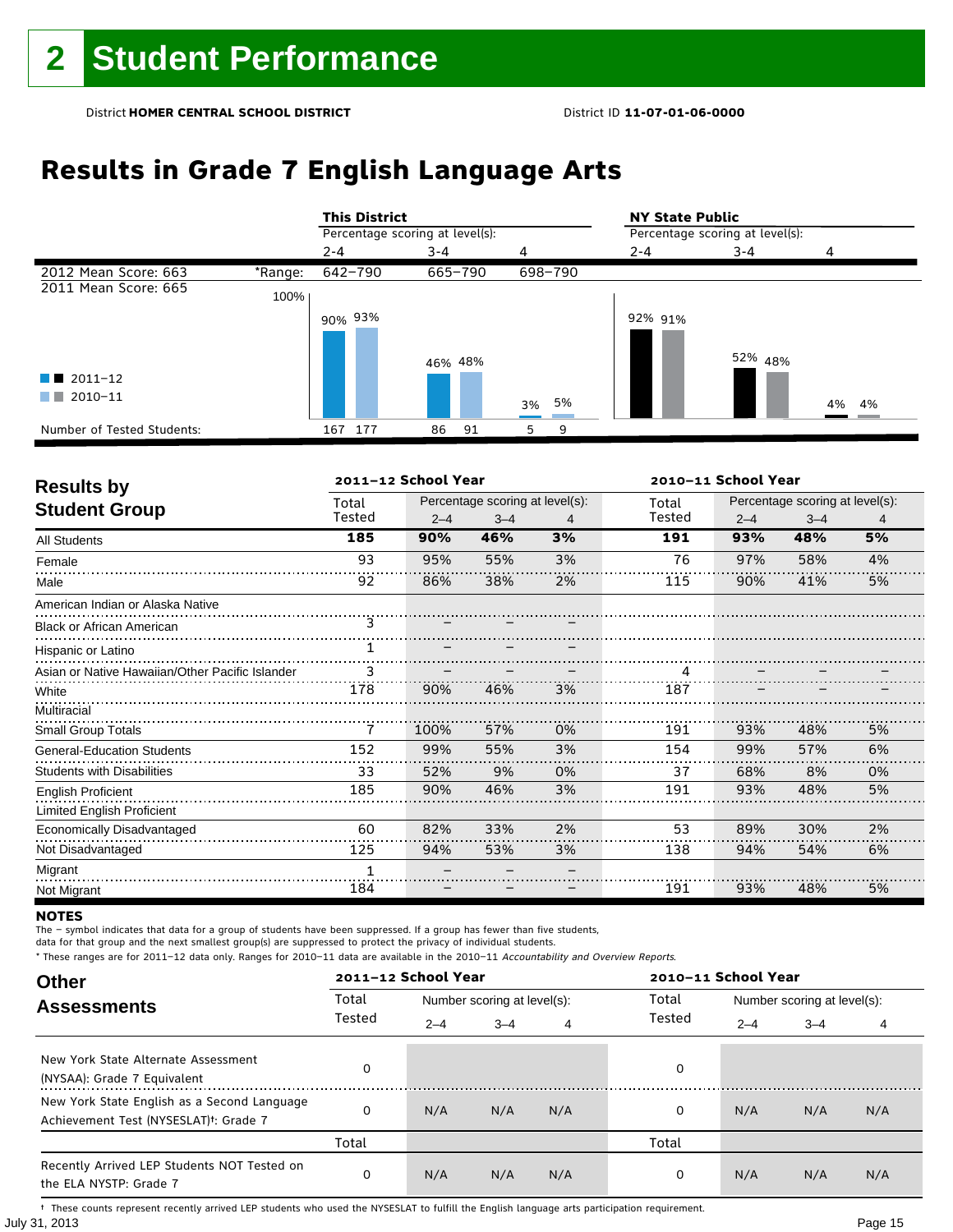## **Results in Grade 7 Mathematics**

|                            |         | <b>This District</b>            |         |          | <b>NY State Public</b>          |         |         |  |  |
|----------------------------|---------|---------------------------------|---------|----------|---------------------------------|---------|---------|--|--|
|                            |         | Percentage scoring at level(s): |         |          | Percentage scoring at level(s): |         |         |  |  |
|                            |         | $2 - 4$                         | $3 - 4$ | 4        | $2 - 4$                         | $3 - 4$ | 4       |  |  |
| 2012 Mean Score: 676       | *Range: | 639-800                         | 670-800 | 694-800  |                                 |         |         |  |  |
| 2011 Mean Score: 679       | 100%    |                                 |         |          |                                 |         |         |  |  |
|                            |         | 91% 92%                         |         |          | 91% 92%                         |         |         |  |  |
|                            |         |                                 | 68% 69% |          |                                 | 65% 65% |         |  |  |
| $\blacksquare$ 2011-12     |         |                                 |         | 29% 30%  |                                 |         | 31% 30% |  |  |
| 2010-11<br>a sa T          |         |                                 |         |          |                                 |         |         |  |  |
| Number of Tested Students: |         | 168 176                         | 125 131 | 53<br>57 |                                 |         |         |  |  |

| <b>Results by</b>                               |        | 2011-12 School Year |         |                                 | 2010-11 School Year |         |                                 |     |  |
|-------------------------------------------------|--------|---------------------|---------|---------------------------------|---------------------|---------|---------------------------------|-----|--|
|                                                 | Total  |                     |         | Percentage scoring at level(s): | Total               |         | Percentage scoring at level(s): |     |  |
| <b>Student Group</b>                            | Tested | $2 - 4$             | $3 - 4$ | 4                               | Tested              | $2 - 4$ | $3 - 4$                         | 4   |  |
| <b>All Students</b>                             | 185    | 91%                 | 68%     | 29%                             | 191                 | 92%     | 69%                             | 30% |  |
| Female                                          | 93     | 97%                 | 72%     | 29%                             | 76                  | 99%     | 75%                             | 33% |  |
| Male                                            | 92     | 85%                 | 63%     | 28%                             | 115                 | 88%     | 64%                             | 28% |  |
| American Indian or Alaska Native                |        |                     |         |                                 |                     |         |                                 |     |  |
| <b>Black or African American</b>                | 3      |                     |         |                                 |                     |         |                                 |     |  |
| Hispanic or Latino                              |        |                     |         |                                 |                     |         |                                 |     |  |
| Asian or Native Hawaiian/Other Pacific Islander | 3      |                     |         |                                 |                     |         |                                 |     |  |
| White                                           | 178    | 90%                 | 67%     | 28%                             | 187                 |         |                                 |     |  |
| Multiracial                                     |        |                     |         |                                 |                     |         |                                 |     |  |
| <b>Small Group Totals</b>                       | 7      | 100%                | 71%     | 43%                             | 191                 | 92%     | 69%                             | 30% |  |
| <b>General-Education Students</b>               | 152    | 99%                 | 77%     | 33%                             | 154                 | 98%     | 81%                             | 37% |  |
| <b>Students with Disabilities</b>               | 33     | 55%                 | 24%     | 9%                              | 37                  | 68%     | 16%                             | 0%  |  |
| <b>English Proficient</b>                       | 185    | 91%                 | 68%     | 29%                             | 191                 | 92%     | 69%                             | 30% |  |
| <b>Limited English Proficient</b>               |        |                     |         |                                 |                     |         |                                 |     |  |
| Economically Disadvantaged                      | 60     | 83%                 | 50%     | 8%                              | 53                  | 87%     | 47%                             | 9%  |  |
| Not Disadvantaged                               | 125    | 94%                 | 76%     | 38%                             | 138                 | 94%     | 77%                             | 38% |  |
| Migrant                                         | 1      |                     |         |                                 |                     |         |                                 |     |  |
| Not Migrant                                     | 184    |                     |         |                                 | 191                 | 92%     | 69%                             | 30% |  |

### **NOTES**

The – symbol indicates that data for a group of students have been suppressed. If a group has fewer than five students,

data for that group and the next smallest group(s) are suppressed to protect the privacy of individual students.

| <b>Other</b><br><b>Assessments</b>                                 |                 | 2011-12 School Year         |         |  | 2010-11 School Year |                             |         |  |  |
|--------------------------------------------------------------------|-----------------|-----------------------------|---------|--|---------------------|-----------------------------|---------|--|--|
|                                                                    | Total<br>Tested | Number scoring at level(s): |         |  | Total               | Number scoring at level(s): |         |  |  |
|                                                                    |                 | $2 - 4$                     | $3 - 4$ |  | Tested              | $2 - 4$                     | $3 - 4$ |  |  |
| New York State Alternate Assessment<br>(NYSAA): Grade 7 Equivalent |                 |                             |         |  | 0                   |                             |         |  |  |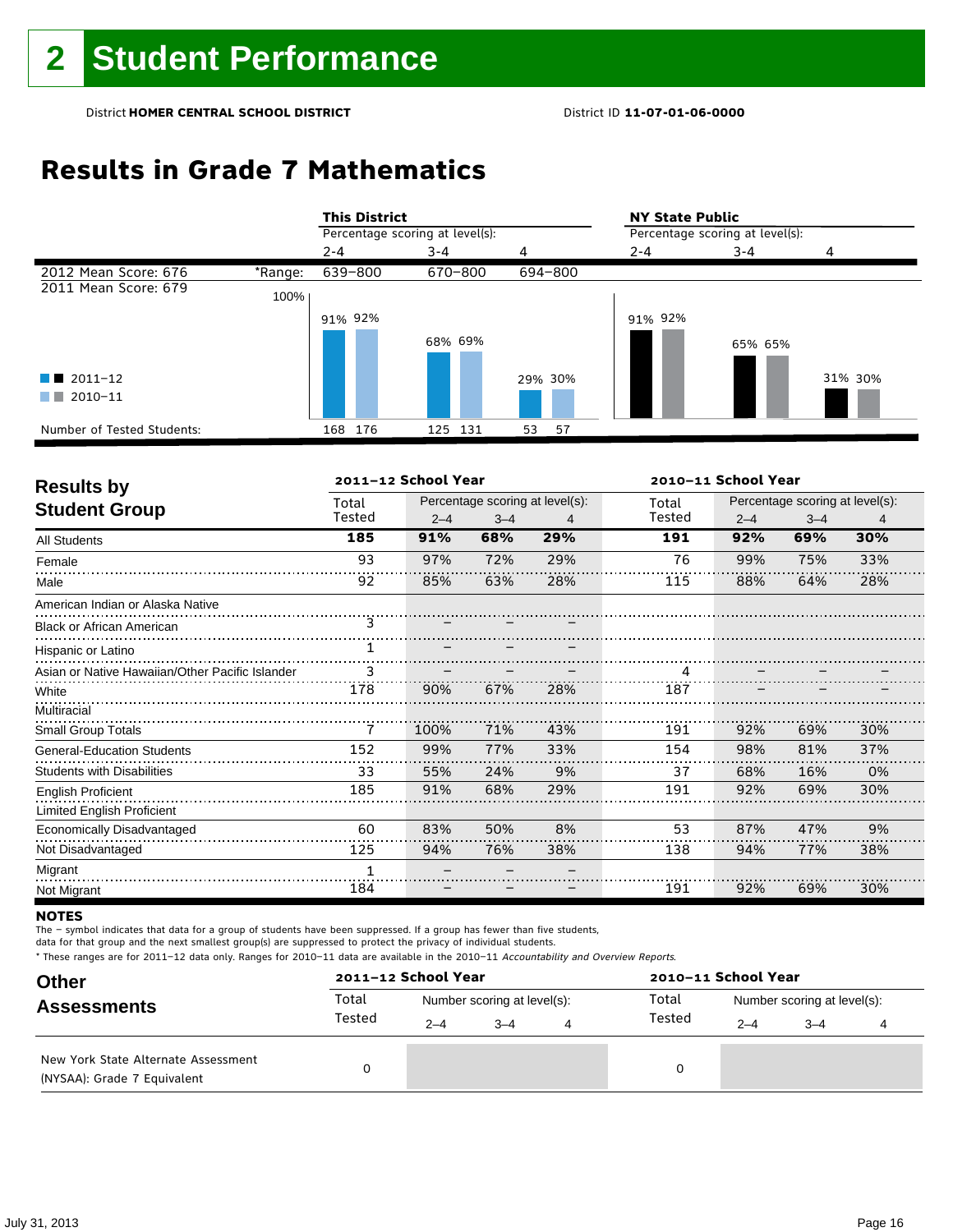# **Results in Grade 8 English Language Arts**

|                            |         | <b>This District</b>            |         |         | <b>NY State Public</b>          |         |       |  |  |
|----------------------------|---------|---------------------------------|---------|---------|---------------------------------|---------|-------|--|--|
|                            |         | Percentage scoring at level(s): |         |         | Percentage scoring at level(s): |         |       |  |  |
|                            |         | $2 - 4$                         | 3-4     | 4       | $2 - 4$                         | 3-4     | 4     |  |  |
| 2012 Mean Score: 658       | *Range: | 628-790                         | 658-790 | 699-790 |                                 |         |       |  |  |
| 2011 Mean Score: 660       | 100%    |                                 |         |         |                                 |         |       |  |  |
|                            |         | 93% 93%                         |         |         | 93% 92%                         |         |       |  |  |
|                            |         |                                 | 55% 61% |         |                                 | 50% 47% |       |  |  |
| $\blacksquare$ 2011-12     |         |                                 |         |         |                                 |         |       |  |  |
| 2010-11                    |         |                                 |         | 1% 3%   |                                 |         | 2% 2% |  |  |
| Number of Tested Students: |         | 176 175                         | 104 115 | 5       |                                 |         |       |  |  |

| <b>Results by</b>                               |        | 2011-12 School Year |                                 |       | 2010-11 School Year |      |                                                                                                                                            |    |  |  |
|-------------------------------------------------|--------|---------------------|---------------------------------|-------|---------------------|------|--------------------------------------------------------------------------------------------------------------------------------------------|----|--|--|
|                                                 | Total  |                     | Percentage scoring at level(s): |       | Total               |      | Percentage scoring at level(s):<br>$2 - 4$<br>$3 - 4$<br>4<br>3%<br>61%<br>93%<br>2%<br>94%<br>64%<br>3%<br>92%<br>58%<br>93%<br>60%<br>3% |    |  |  |
| <b>Student Group</b>                            | Tested | $2 - 4$             | $3 - 4$                         | 4     | Tested              |      |                                                                                                                                            |    |  |  |
| <b>All Students</b>                             | 189    | 93%                 | 55%                             | $1\%$ | 188                 |      |                                                                                                                                            |    |  |  |
| Female                                          | 78     | 96%                 | 63%                             | 1%    | 87                  |      |                                                                                                                                            |    |  |  |
| Male                                            | 111    | 91%                 | 50%                             | 0%    | 101                 |      |                                                                                                                                            |    |  |  |
| American Indian or Alaska Native                |        |                     |                                 |       |                     |      |                                                                                                                                            |    |  |  |
| <b>Black or African American</b>                |        |                     |                                 |       | 2                   |      |                                                                                                                                            |    |  |  |
| Hispanic or Latino                              |        |                     |                                 |       |                     |      |                                                                                                                                            |    |  |  |
| Asian or Native Hawaiian/Other Pacific Islander |        |                     |                                 |       |                     |      |                                                                                                                                            |    |  |  |
| White                                           | 184    | 93%                 | 55%                             | 1%    | 182                 |      |                                                                                                                                            |    |  |  |
| Multiracial                                     |        |                     |                                 |       |                     |      |                                                                                                                                            |    |  |  |
| <b>Small Group Totals</b>                       | 5      | 100%                | 60%                             | 0%    | 6                   | 100% | 83%                                                                                                                                        | 0% |  |  |
| <b>General-Education Students</b>               | 153    | 99%                 | 67%                             | 1%    | 146                 | 99%  | 77%                                                                                                                                        | 3% |  |  |
| <b>Students with Disabilities</b>               | 36     | 69%                 | 6%                              | 0%    | 42                  | 71%  | 5%                                                                                                                                         | 0% |  |  |
| <b>English Proficient</b>                       | 189    | 93%                 | 55%                             | 1%    | 188                 | 93%  | 61%                                                                                                                                        | 3% |  |  |
| <b>Limited English Proficient</b>               |        |                     |                                 |       |                     |      |                                                                                                                                            |    |  |  |
| Economically Disadvantaged                      | 50     | 86%                 | 34%                             | 0%    | 58                  | 90%  | 45%                                                                                                                                        | 2% |  |  |
| Not Disadvantaged                               | 139    | 96%                 | 63%                             | 1%    | 130                 | 95%  | 68%                                                                                                                                        | 3% |  |  |
| Migrant                                         |        |                     |                                 |       |                     |      |                                                                                                                                            |    |  |  |
| Not Migrant                                     | 189    | 93%                 | 55%                             | 1%    | 188                 | 93%  | 61%                                                                                                                                        | 3% |  |  |

### **NOTES**

The – symbol indicates that data for a group of students have been suppressed. If a group has fewer than five students,

data for that group and the next smallest group(s) are suppressed to protect the privacy of individual students.

\* These ranges are for 2011–12 data only. Ranges for 2010–11 data are available in the 2010–11 Accountability and Overview Reports.

| <b>Other</b>                                                                                      |        | 2011-12 School Year |                             |     | 2010-11 School Year |         |                             |     |
|---------------------------------------------------------------------------------------------------|--------|---------------------|-----------------------------|-----|---------------------|---------|-----------------------------|-----|
| <b>Assessments</b>                                                                                | Total  |                     | Number scoring at level(s): |     | Total               |         | Number scoring at level(s): |     |
|                                                                                                   | Tested | $2 - 4$             | $3 - 4$                     | 4   | Tested              | $2 - 4$ | $3 - 4$                     | 4   |
| New York State Alternate Assessment<br>(NYSAA): Grade 8 Equivalent                                |        |                     |                             |     |                     | -       |                             |     |
| New York State English as a Second Language<br>Achievement Test (NYSESLAT) <sup>†</sup> : Grade 8 |        | N/A                 | N/A                         | N/A | 0                   | N/A     | N/A                         | N/A |
|                                                                                                   | Total  |                     |                             |     | Total               |         |                             |     |
| Recently Arrived LEP Students NOT Tested on<br>the ELA NYSTP: Grade 8                             |        | N/A                 | N/A                         | N/A | 0                   | N/A     | N/A                         | N/A |

July 31, 2013 Page 17 † These counts represent recently arrived LEP students who used the NYSESLAT to fulfill the English language arts participation requirement.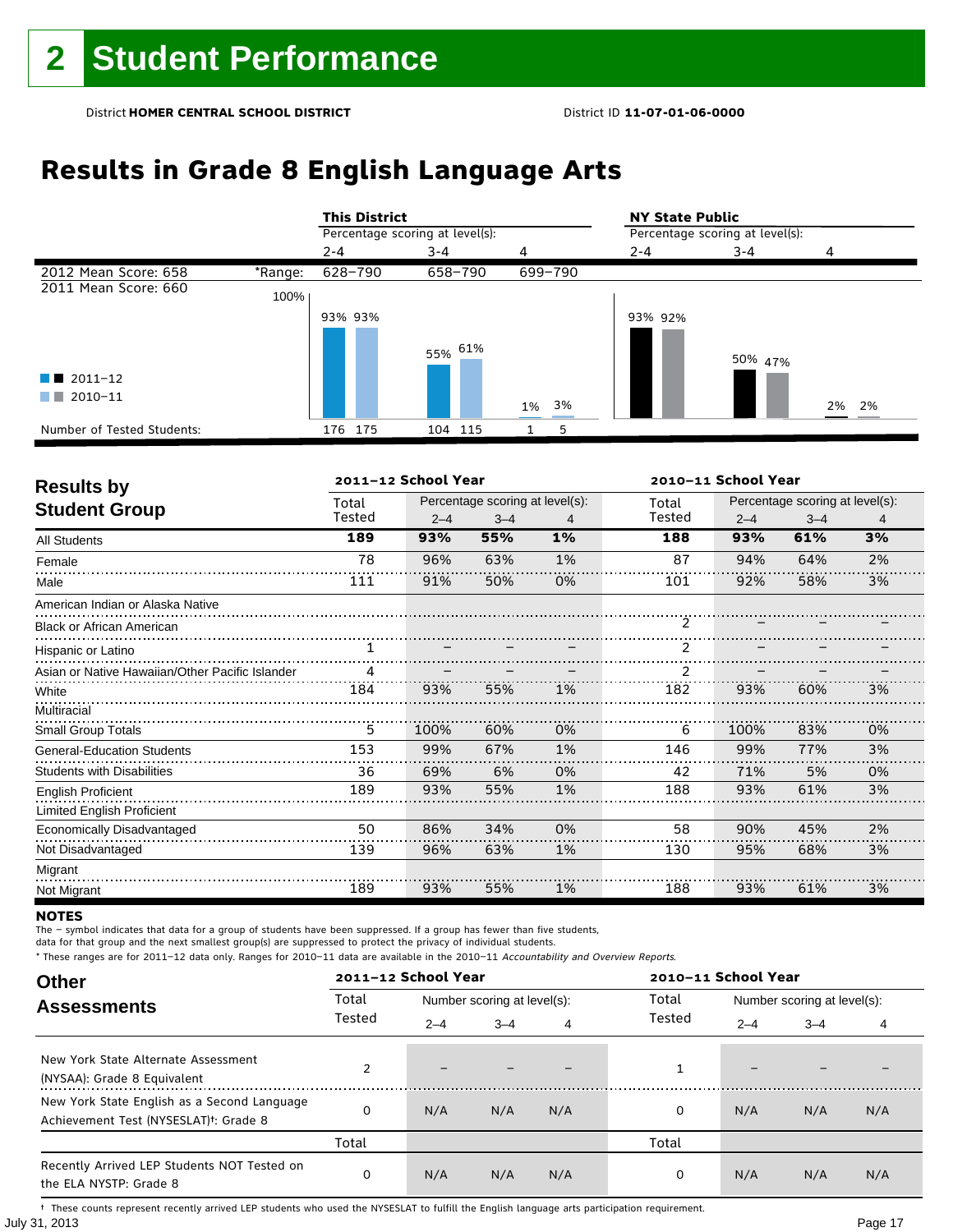## **Results in Grade 8 Mathematics**

|                            |         | <b>This District</b>            |         |          | <b>NY State Public</b>          |         |         |  |
|----------------------------|---------|---------------------------------|---------|----------|---------------------------------|---------|---------|--|
|                            |         | Percentage scoring at level(s): |         |          | Percentage scoring at level(s): |         |         |  |
|                            |         | $2 - 4$                         | $3 - 4$ | 4        | $2 - 4$                         | $3 - 4$ | 4       |  |
| 2012 Mean Score: 683       | *Range: | 639-775                         | 674-775 | 704-775  |                                 |         |         |  |
| 2011 Mean Score: 686       | 100%    |                                 |         |          |                                 |         |         |  |
|                            |         | 94% 96%                         |         |          | 93% 91%                         |         |         |  |
|                            |         |                                 | 69% 72% |          |                                 | 61% 60% |         |  |
| $\blacksquare$ 2011-12     |         |                                 |         | 26% 29%  |                                 |         |         |  |
| 2010-11<br>a sa T          |         |                                 |         |          |                                 |         | 20% 18% |  |
| Number of Tested Students: |         | 178 173                         | 130 131 | 49<br>52 |                                 |         |         |  |

| <b>Results by</b>                               |        | 2011-12 School Year |         |                                 | 2010-11 School Year |         |                                 |     |
|-------------------------------------------------|--------|---------------------|---------|---------------------------------|---------------------|---------|---------------------------------|-----|
|                                                 | Total  |                     |         | Percentage scoring at level(s): | Total               |         | Percentage scoring at level(s): |     |
| <b>Student Group</b>                            | Tested | $2 - 4$             | $3 - 4$ | 4                               | Tested              | $2 - 4$ | $3 - 4$                         | 4   |
| <b>All Students</b>                             | 189    | 94%                 | 69%     | 26%                             | 181                 | 96%     | 72%                             | 29% |
| Female                                          | 78     | 96%                 | 74%     | 28%                             | 84                  | 96%     | 73%                             | 21% |
| Male                                            | 111    | 93%                 | 65%     | 24%                             | 97                  | 95%     | 72%                             | 35% |
| American Indian or Alaska Native                |        |                     |         |                                 |                     |         |                                 |     |
| <b>Black or African American</b>                |        |                     |         |                                 | 2                   |         |                                 |     |
| Hispanic or Latino                              |        |                     |         |                                 |                     |         |                                 |     |
| Asian or Native Hawaiian/Other Pacific Islander |        |                     |         |                                 |                     |         |                                 |     |
| White                                           | 184    | 94%                 | 69%     | 26%                             | 175                 | 95%     | 73%                             | 29% |
| Multiracial                                     |        |                     |         |                                 |                     |         |                                 |     |
| <b>Small Group Totals</b>                       | 5      | 100%                | 60%     | 40%                             | 6                   | 100%    | 67%                             | 33% |
| <b>General-Education Students</b>               | 153    | 99%                 | 82%     | 32%                             | 142                 | 99%     | 87%                             | 35% |
| <b>Students with Disabilities</b>               | 36     | 72%                 | 14%     | 0%                              | 39                  | 82%     | 21%                             | 5%  |
| <b>English Proficient</b>                       | 189    | 94%                 | 69%     | 26%                             | 181                 | 96%     | 72%                             | 29% |
| Limited English Proficient                      |        |                     |         |                                 |                     |         |                                 |     |
| Economically Disadvantaged                      | 50     | 84%                 | 40%     | 6%                              | 56                  | 95%     | 59%                             | 9%  |
| Not Disadvantaged                               | 139    | 98%                 | 79%     | 33%                             | 125                 | 96%     | 78%                             | 38% |
| Migrant                                         |        |                     |         |                                 |                     |         |                                 |     |
| Not Migrant                                     | 189    | 94%                 | 69%     | 26%                             | 181                 | 96%     | 72%                             | 29% |

### **NOTES**

The – symbol indicates that data for a group of students have been suppressed. If a group has fewer than five students,

data for that group and the next smallest group(s) are suppressed to protect the privacy of individual students.

| <b>Other</b>                                                       |        | 2011-12 School Year         |         |     | 2010-11 School Year |                             |         |  |
|--------------------------------------------------------------------|--------|-----------------------------|---------|-----|---------------------|-----------------------------|---------|--|
| <b>Assessments</b>                                                 | Total  | Number scoring at level(s): |         |     | Total               | Number scoring at level(s): |         |  |
|                                                                    | Tested | $2 - 4$                     | $3 - 4$ | 4   | Tested              | $2 - 4$                     | $3 - 4$ |  |
| New York State Alternate Assessment<br>(NYSAA): Grade 8 Equivalent |        | $-$                         |         | $-$ |                     | $\qquad \qquad -$           | $-$     |  |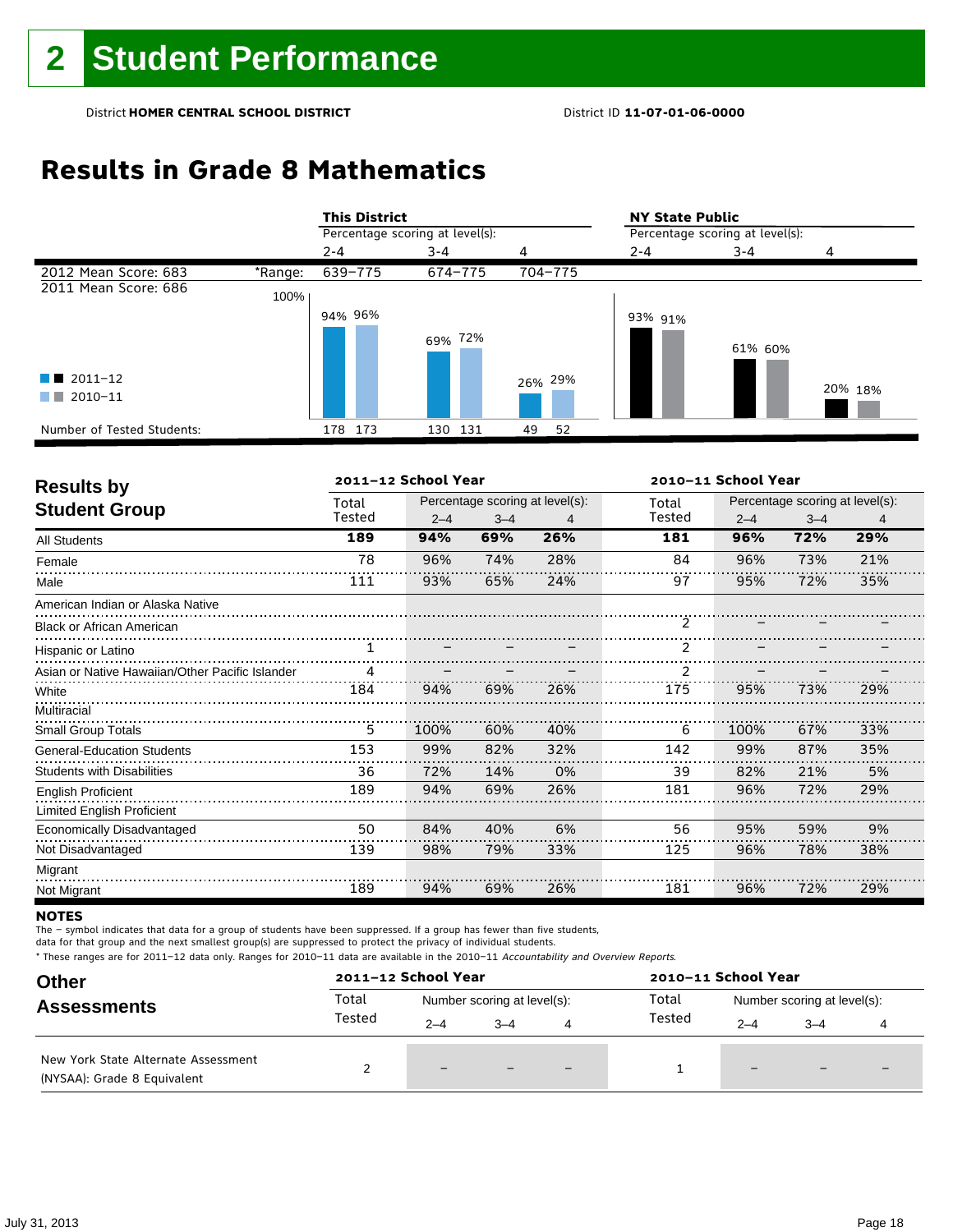# **Results in Grade 8 Science**

|                                                   | <b>This District</b> |                                 |            | <b>NY State Public</b><br>Percentage scoring at level(s): |         |         |  |
|---------------------------------------------------|----------------------|---------------------------------|------------|-----------------------------------------------------------|---------|---------|--|
|                                                   |                      | Percentage scoring at level(s): |            |                                                           |         |         |  |
|                                                   | $2 - 4$              | $3 - 4$                         | 4          | $2 - 4$                                                   | $3 - 4$ | 4       |  |
| 100%<br>$\blacksquare$ 2011-12<br>2010-11<br>a na | 98% 97%              | 88% 85%                         | 58%<br>46% | 93% 94%                                                   | 73% 72% | 30% 28% |  |
| Number of Tested Students:                        | 184 178              | 166 156                         | 109<br>84  |                                                           |         |         |  |

| <b>Results by</b>                               |        | 2011-12 School Year |         |                                 | 2010-11 School Year |         |                                 |     |  |
|-------------------------------------------------|--------|---------------------|---------|---------------------------------|---------------------|---------|---------------------------------|-----|--|
| <b>Student Group</b>                            | Total  |                     |         | Percentage scoring at level(s): | Total               |         | Percentage scoring at level(s): |     |  |
|                                                 | Tested | $2 - 4$             | $3 - 4$ | 4                               | Tested              | $2 - 4$ | $3 - 4$                         | 4   |  |
| <b>All Students</b>                             | 188    | 98%                 | 88%     | 58%                             | 184                 | 97%     | 85%                             | 46% |  |
| Female                                          | 77     | 100%                | 94%     | 58%                             | 85                  | 96%     | 80%                             | 38% |  |
| Male                                            | 111    | 96%                 | 85%     | 58%                             | 99                  | 97%     | 89%                             | 53% |  |
| American Indian or Alaska Native                |        |                     |         |                                 |                     |         |                                 |     |  |
| <b>Black or African American</b>                |        |                     |         |                                 | $\mathcal{P}$       |         |                                 |     |  |
| Hispanic or Latino                              |        |                     |         |                                 | $\mathcal{P}$       |         |                                 |     |  |
| Asian or Native Hawaiian/Other Pacific Islander | 4      |                     |         |                                 |                     |         |                                 |     |  |
| White                                           | 183    | 98%                 | 89%     | 58%                             | 178                 | 97%     | 85%                             | 45% |  |
| Multiracial                                     |        |                     |         |                                 |                     |         |                                 |     |  |
| Small Group Totals                              | 5      | 100%                | 80%     | 60%                             | 6                   | 100%    | 83%                             | 67% |  |
| <b>General-Education Students</b>               | 152    | 100%                | 95%     | 67%                             | 145                 | 100%    | 94%                             | 56% |  |
| <b>Students with Disabilities</b>               | 36     | 89%                 | 58%     | 19%                             | 39                  | 85%     | 49%                             | 8%  |  |
| <b>English Proficient</b>                       | 188    | 98%                 | 88%     | 58%                             | 184                 | 97%     | 85%                             | 46% |  |
| Limited English Proficient                      |        |                     |         |                                 |                     |         |                                 |     |  |
| <b>Economically Disadvantaged</b>               | 49     | 98%                 | 78%     | 29%                             | 56                  | 96%     | 73%                             | 29% |  |
| Not Disadvantaged                               | 139    | 98%                 | 92%     | 68%                             | 128                 | 97%     | 90%                             | 53% |  |
| Migrant                                         |        |                     |         |                                 |                     |         |                                 |     |  |
| Not Migrant                                     | 188    | 98%                 | 88%     | 58%                             | 184                 | 97%     | 85%                             | 46% |  |

### **NOTES**

The – symbol indicates that data for a group of students have been suppressed. If a group has fewer than five students,

data for that group and the next smallest group(s) are suppressed to protect the privacy of individual students.

| <b>Other</b>                                                       |        | 2011-12 School Year |                             |   | 2010-11 School Year |                             |         |  |  |
|--------------------------------------------------------------------|--------|---------------------|-----------------------------|---|---------------------|-----------------------------|---------|--|--|
| <b>Assessments</b>                                                 | Total  |                     | Number scoring at level(s): |   | Total               | Number scoring at level(s): |         |  |  |
|                                                                    | Tested | $2 - 4$             | $3 - 4$                     | 4 | Tested              | $2 - 4$                     | $3 - 4$ |  |  |
| New York State Alternate Assessment<br>(NYSAA): Grade 8 Equivalent |        |                     |                             |   |                     | $\qquad \qquad -$           |         |  |  |
| <b>Regents Science</b>                                             |        |                     |                             |   |                     |                             |         |  |  |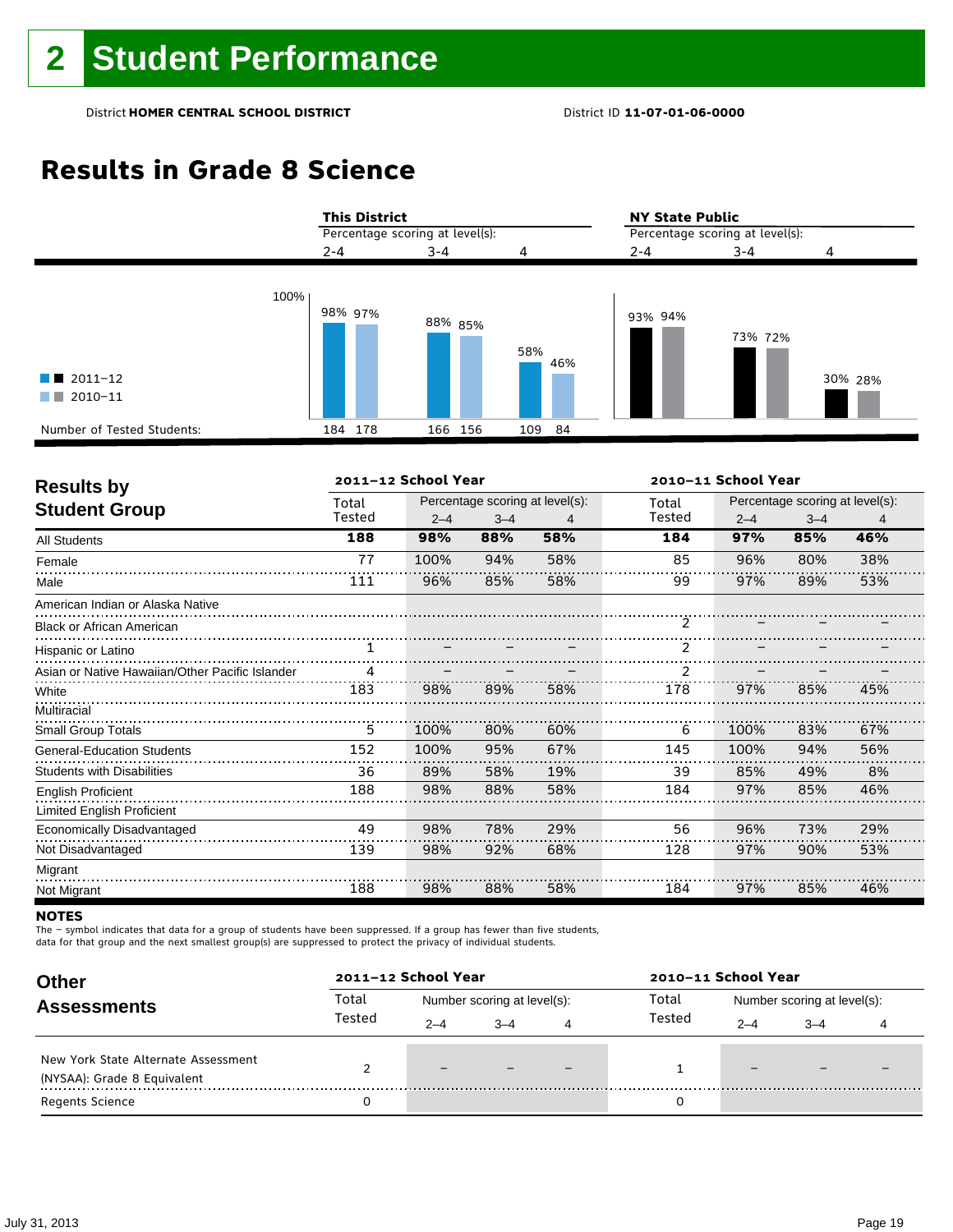### **Statewide 2010–11 Results on the National Assessment of Educational Progress (NAEP)**

|                            | % Below Basic | % Basic | % Proficient | % Advanced |
|----------------------------|---------------|---------|--------------|------------|
| <b>Grade 4 Reading</b>     | 32%           | 33%     | 26%          | 9%         |
| <b>Grade 8 Reading</b>     | 24%           | 41%     | 31%          | 4%         |
| <b>Grade 4 Mathematics</b> | 20%           | 44%     | 31%          | 5%         |
| <b>Grade 8 Mathematics</b> | 30%           | 40%     | 23%          | 7%         |

#### NOTES

\*Reporting standards not met.

\*\*Rounds to 0.

## **Statewide 2010–11 NAEP Participation Rates for LEP Students and Students with Disabilities**

|                            |                                   | <b>Participation Rate</b> |
|----------------------------|-----------------------------------|---------------------------|
| <b>Grade 4 Reading</b>     |                                   |                           |
|                            | <b>Limited English Proficient</b> | 84%                       |
|                            | <b>Students with Disabilities</b> | 85%                       |
| <b>Grade 8 Reading</b>     |                                   |                           |
|                            | <b>Limited English Proficient</b> | 77%                       |
|                            | <b>Students with Disabilities</b> | 84%                       |
| <b>Grade 4 Mathematics</b> |                                   |                           |
|                            | <b>Limited English Proficient</b> | 91%                       |
|                            | <b>Students with Disabilities</b> | 90%                       |
| <b>Grade 8 Mathematics</b> |                                   |                           |
|                            | <b>Limited English Proficient</b> | 92%                       |
|                            | <b>Students with Disabilities</b> | 91%                       |

### **NOTE**

 The National Assessment of Educational Progress (NAEP), developed in 1969, is a nationally representative assessment of the performance of United States' students in mathematics, reading, science, writing, the arts, civics, economics, geography, and U.S. history. The NAEP assessment is administered to a sampling of schools across New York State. Teachers, principals, parents, policymakers,

 and researchers use NAEP results to assess progress and develop ways to improve education in the United States. As part of a federal requirement, NYSED is publishing these statewide results on NAEP. There are no consequences for schools, teachers, or students based on NAEP results.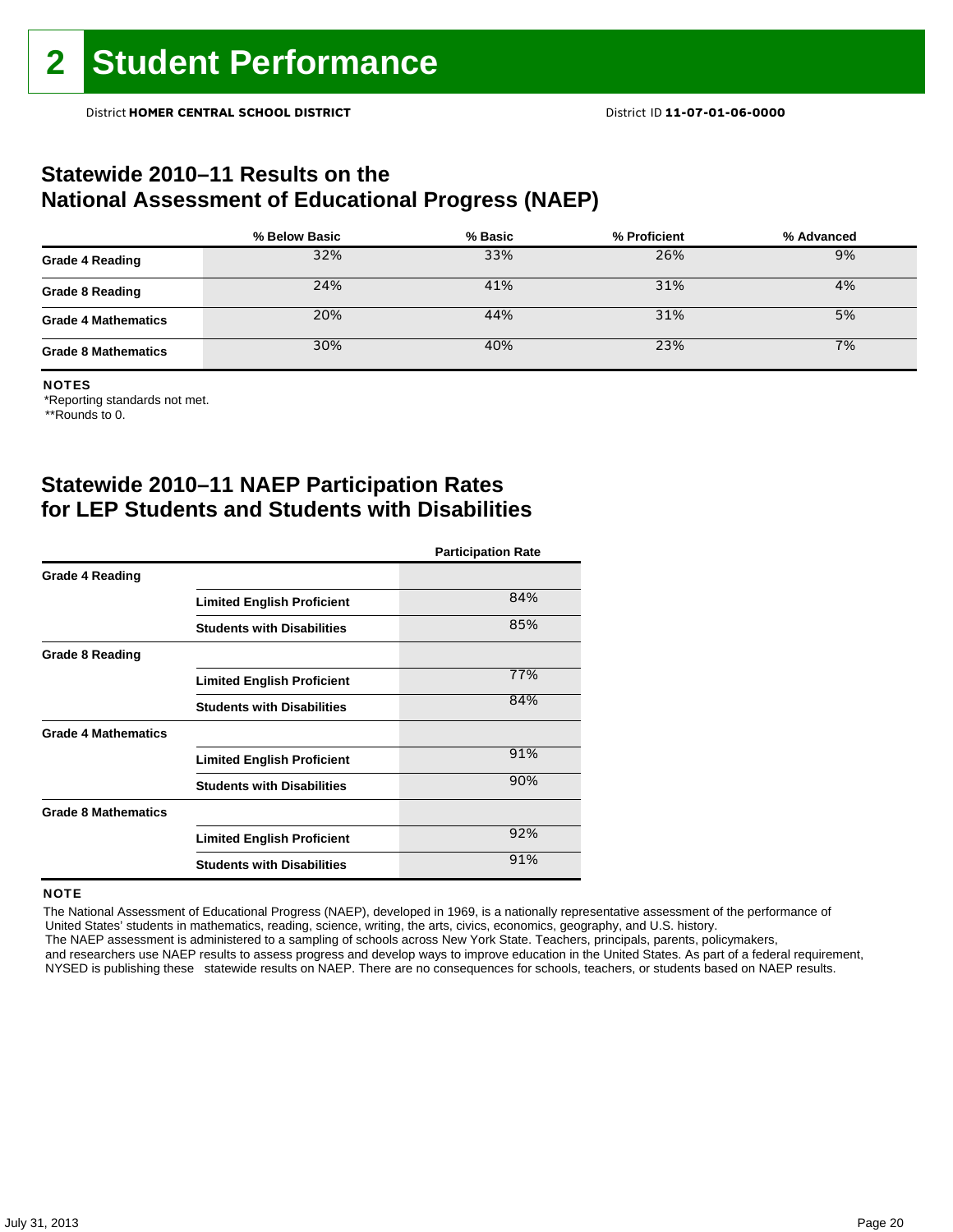## **Total Cohort Results in Secondary-Level English Language Arts after Four Years of Instruction**



| <b>Results by</b>                               | 2008 Cohort<br>2007 Cohort |         |         |                                 |             |         |                                 |     |  |
|-------------------------------------------------|----------------------------|---------|---------|---------------------------------|-------------|---------|---------------------------------|-----|--|
|                                                 | Number                     |         |         | Percentage scoring at level(s): | Number      |         | Percentage scoring at level(s): |     |  |
| <b>Student Group</b>                            | of Students                | $2 - 4$ | $3 - 4$ | 4                               | of Students | $2 - 4$ | $3 - 4$                         | 4   |  |
| <b>All Students</b>                             | 182                        | 89%     | 84%     | 42%                             | 188         | 86%     | 82%                             | 38% |  |
| Female                                          | 93                         | 95%     | 90%     | 48%                             | 88          | 88%     | 82%                             | 38% |  |
| Male                                            | 89                         | 83%     | 78%     | 36%                             | 100         | 85%     | 82%                             | 38% |  |
| American Indian or Alaska Native                |                            |         |         |                                 |             |         |                                 |     |  |
| <b>Black or African American</b>                |                            |         |         |                                 |             |         |                                 |     |  |
| Hispanic or Latino                              | 3                          |         |         |                                 | 4           |         |                                 |     |  |
| Asian or Native Hawaiian/Other Pacific Islander | 8                          |         |         |                                 | 2           |         |                                 |     |  |
| White                                           | 171                        | 88%     | 84%     | 40%                             | 179         | 86%     | 82%                             | 39% |  |
| Multiracial                                     |                            |         |         |                                 |             |         |                                 |     |  |
| <b>Small Group Totals</b>                       | 11                         | 100%    | 91%     | 73%                             | 9           | 89%     | 89%                             | 22% |  |
| <b>General-Education Students</b>               | 145                        | 96%     | 95%     | 49%                             | 150         | 95%     | 94%                             | 47% |  |
| <b>Students with Disabilities</b>               | 37                         | 62%     | 41%     | 16%                             | 38          | 53%     | 34%                             | 0%  |  |
| <b>English Proficient</b>                       | 182                        | 89%     | 84%     | 42%                             | 188         | 86%     | 82%                             | 38% |  |
| <b>Limited English Proficient</b>               |                            |         |         |                                 |             |         |                                 |     |  |
| Economically Disadvantaged                      | 41                         | 85%     | 78%     | 17%                             | 42          | 81%     | 64%                             | 14% |  |
| Not Disadvantaged                               | 141                        | 90%     | 86%     | 50%                             | 146         | 88%     | 87%                             | 45% |  |
| Migrant                                         |                            |         |         |                                 |             |         |                                 |     |  |
| Not Migrant                                     | 182                        | 89%     | 84%     | 42%                             | 188         | 86%     | 82%                             | 38% |  |

#### NOTES

The – symbol indicates that data for a group of students have been suppressed. If a group has fewer than five students, data for that group and the next smallest group(s) are suppressed to protect the privacy of individual students.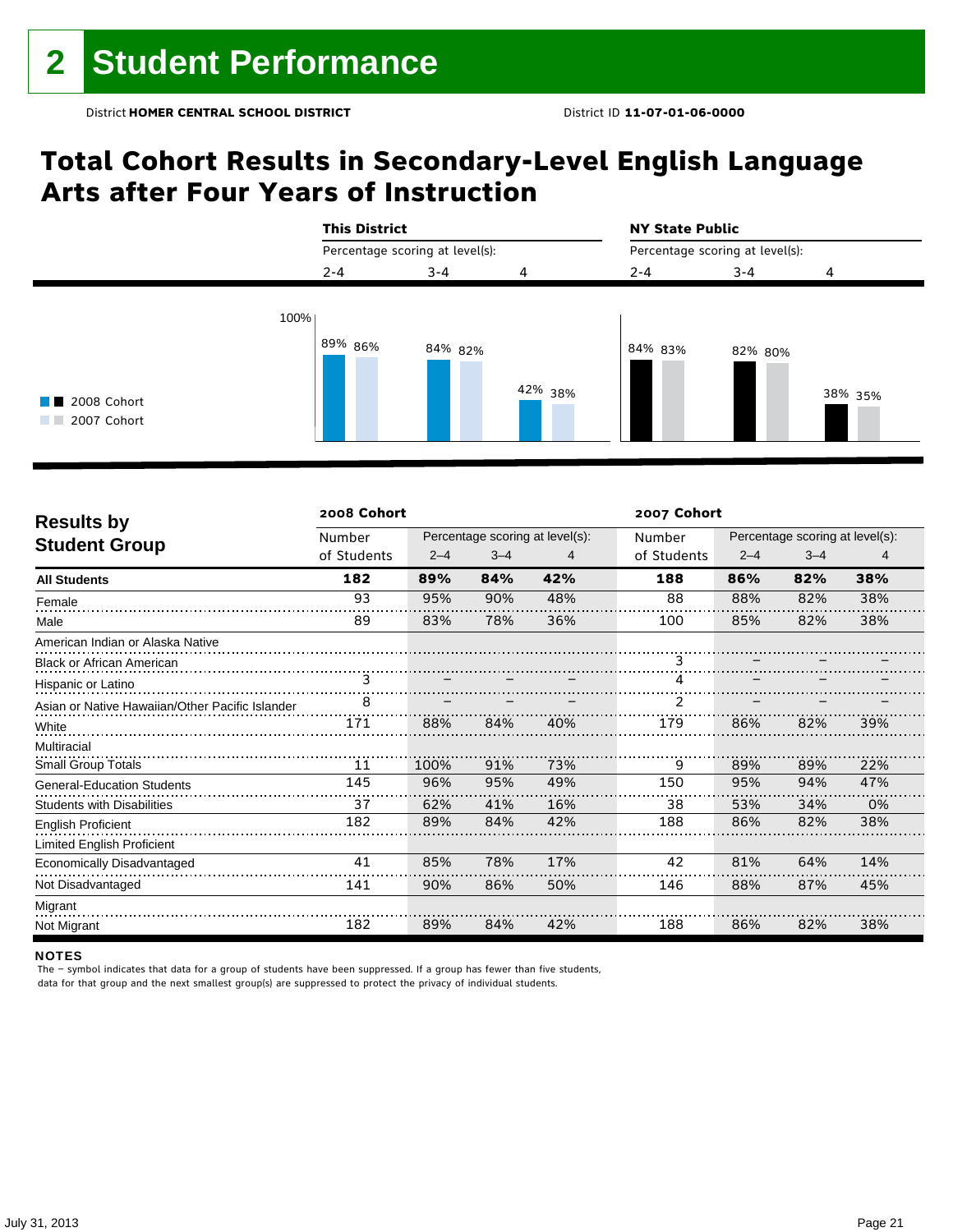## **Total Cohort Results in Secondary-Level Mathematics after Four Years of Instruction**



| <b>Results by</b>                               | 2008 Cohort |         |         |                                 | 2007 Cohort |         |                                 |     |
|-------------------------------------------------|-------------|---------|---------|---------------------------------|-------------|---------|---------------------------------|-----|
|                                                 | Number      |         |         | Percentage scoring at level(s): | Number      |         | Percentage scoring at level(s): |     |
| <b>Student Group</b>                            | of Students | $2 - 4$ | $3 - 4$ | 4                               | of Students | $2 - 4$ | $3 - 4$                         | 4   |
| <b>All Students</b>                             | 182         | 90%     | 85%     | 32%                             | 188         | 91%     | 87%                             | 34% |
| Female                                          | 93          | 96%     | 90%     | 34%                             | 88          | 91%     | 88%                             | 32% |
| Male                                            | 89          | 83%     | 79%     | 29%                             | 100         | 91%     | 87%                             | 36% |
| American Indian or Alaska Native                |             |         |         |                                 |             |         |                                 |     |
| <b>Black or African American</b>                |             |         |         |                                 |             |         |                                 |     |
| Hispanic or Latino                              | 3           |         |         |                                 |             |         |                                 |     |
| Asian or Native Hawaiian/Other Pacific Islander | 8           |         |         |                                 | 2           |         |                                 |     |
| White                                           | 171         | 89%     | 84%     | 30%                             | 179         | 91%     | 87%                             | 35% |
| Multiracial                                     |             |         |         |                                 |             |         |                                 |     |
| <b>Small Group Totals</b>                       | 11          | 100%    | 100%    | 64%                             | 9           | 89%     | 89%                             | 22% |
| <b>General-Education Students</b>               | 145         | 98%     | 97%     | 39%                             | 150         | 97%     | 97%                             | 42% |
| <b>Students with Disabilities</b>               | 37          | 57%     | 38%     | 3%                              | 38          | 66%     | 50%                             | 3%  |
| <b>English Proficient</b>                       | 182         | 90%     | 85%     | 32%                             | 188         | 91%     | 87%                             | 34% |
| <b>Limited English Proficient</b>               |             |         |         |                                 |             |         |                                 |     |
| Economically Disadvantaged                      | 41          | 88%     | 78%     | 12%                             | 42          | 81%     | 79%                             | 17% |
| Not Disadvantaged                               | 141         | 90%     | 87%     | 38%                             | 146         | 94%     | 90%                             | 39% |
| Migrant                                         |             |         |         |                                 |             |         |                                 |     |
| Not Migrant                                     | 182         | 90%     | 85%     | 32%                             | 188         | 91%     | 87%                             | 34% |

### NOTES

The – symbol indicates that data for a group of students have been suppressed. If a group has fewer than five students, data for that group and the next smallest group(s) are suppressed to protect the privacy of individual students.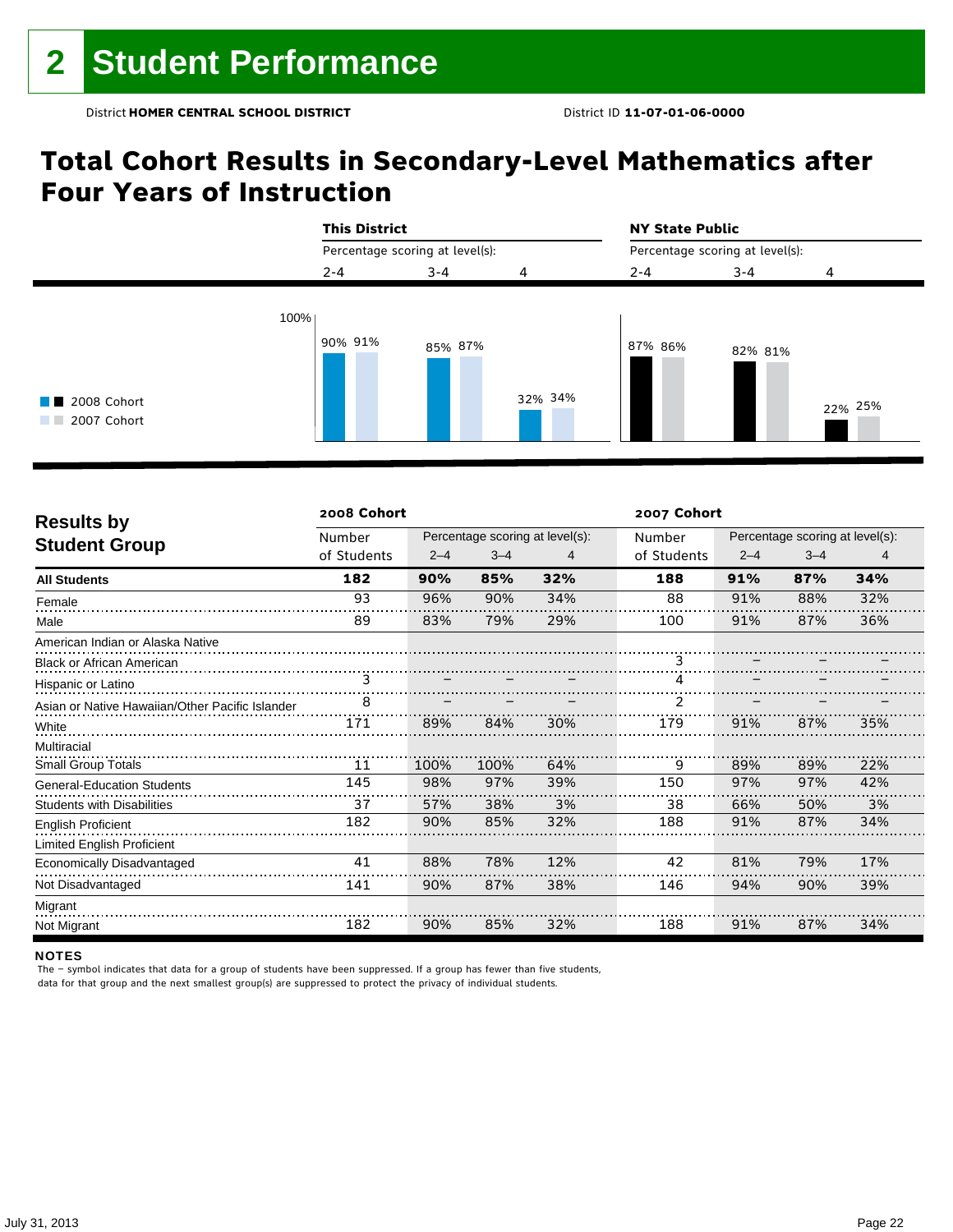## **2008 Total Cohort Results in Secondary-Level Global History and Geography, U.S. History and Government, and Science after Four Years of Instruction**

|                                        | <b>All Students</b>  |          |                        |        |                    | <b>General-Education Students</b> |                                    |        | <b>Students with Disabilities</b> |                                    |       |        |
|----------------------------------------|----------------------|----------|------------------------|--------|--------------------|-----------------------------------|------------------------------------|--------|-----------------------------------|------------------------------------|-------|--------|
|                                        | Cohort<br>Enrollment | scoring: | Percentage of students |        | Enrollme<br>Cohort |                                   | Percentage of students<br>scoring: |        |                                   | Percentage of students<br>scoring: |       |        |
|                                        |                      | 55-64    | 65-84                  | 85-100 |                    | 55-64                             | 65-84                              | 85-100 |                                   | 55-64                              | 65-84 | 85-100 |
| <b>Global History and</b><br>Geography | 182                  | 7%       | 40%                    | 45%    | 145                | 3%                                | 42%                                | 54%    | 37                                | 24%                                | 32%   | 8%     |
| U.S. History and<br>Government         | 182                  | 3%       | 27%                    | 60%    | 145                | 2%                                | 25%                                | 69%    | 37                                | 5%                                 | 35%   | 24%    |
| <b>Science</b>                         | 182                  | 4%       | 40%                    | 50%    | 145                | 1%                                | 36%                                | 61%    | 37                                | 14%                                | 54%   | 5%     |

## **New York State Alternate Assessments (NYSAA) 2011-12**

|                        | <b>All Students</b> |   |                                         |   |   |  |  |  |  |  |
|------------------------|---------------------|---|-----------------------------------------|---|---|--|--|--|--|--|
|                        | Total<br>Tested     |   | Number of students<br>scoring at Level: |   |   |  |  |  |  |  |
| <b>Secondary Level</b> |                     | 1 | 2                                       | 3 | 4 |  |  |  |  |  |
| English Language Arts  | 2                   |   |                                         |   |   |  |  |  |  |  |
| <b>Mathematics</b>     | 2                   |   |                                         |   |   |  |  |  |  |  |
| <b>Social Studies</b>  | 2                   |   |                                         |   |   |  |  |  |  |  |
| Science                | 2                   |   |                                         |   |   |  |  |  |  |  |

### **NOTES**

The - symbol indicates that data for a group of students have been suppressed. If a group has fewer than five students, data for that group and the next smallest group(s) are suppressed to protect the privacy of individual students.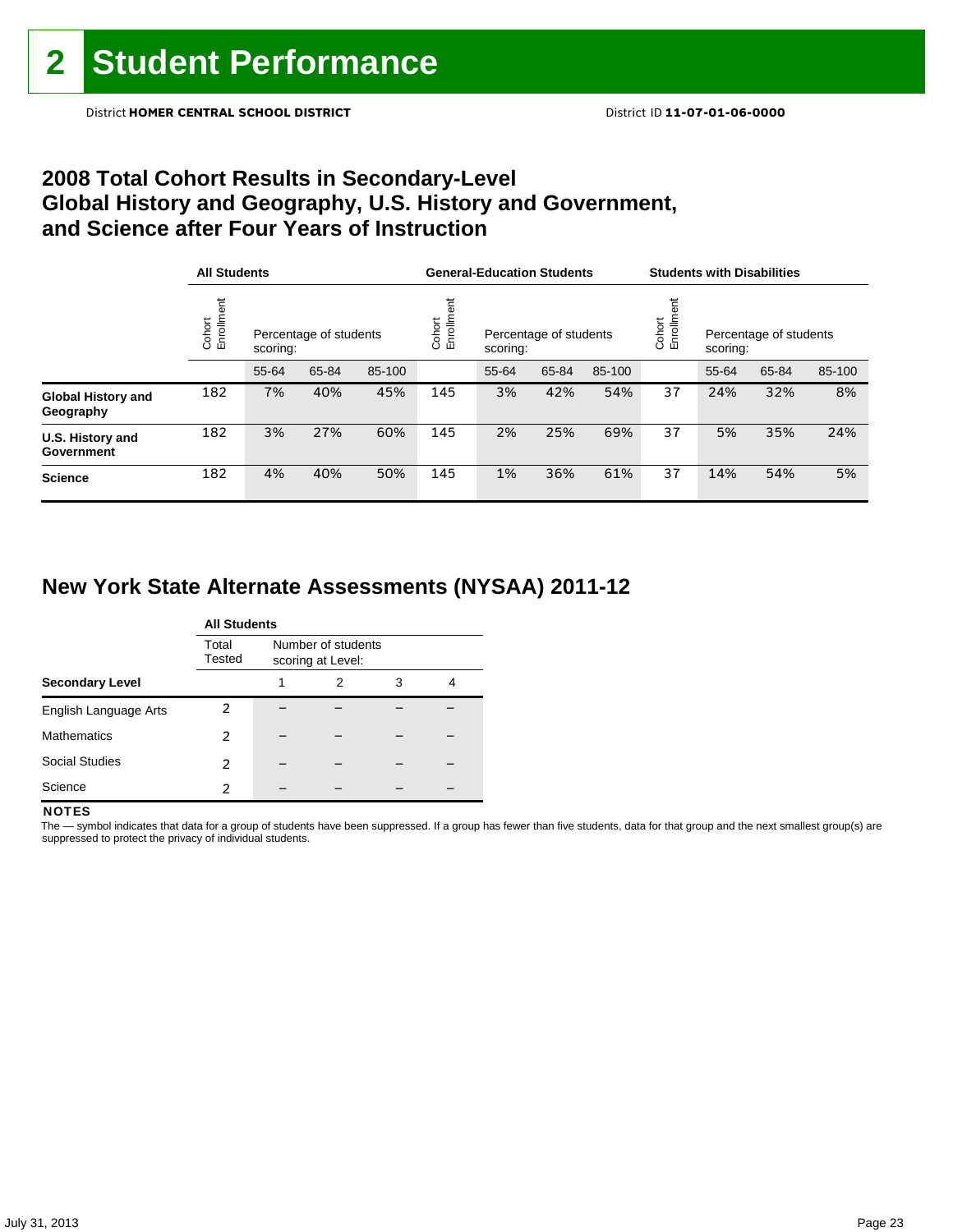## **Regents Exams**

|                                   |             | <b>All Students</b> |      |                                                |     | <b>General-Education Students</b> |                          |                                                |                          | <b>Students with Disabilities</b> |      |                                                |                          |
|-----------------------------------|-------------|---------------------|------|------------------------------------------------|-----|-----------------------------------|--------------------------|------------------------------------------------|--------------------------|-----------------------------------|------|------------------------------------------------|--------------------------|
|                                   |             | Total<br>Tested     |      | Percentage of students<br>scoring at or above: |     | Total<br>Tested                   |                          | Percentage of students<br>scoring at or above: |                          | Total<br>Tested                   |      | Percentage of students<br>scoring at or above: |                          |
|                                   |             |                     | 55   | 65                                             | 85  |                                   | 55                       | 65                                             | 85                       |                                   | 55   | 65                                             | 85                       |
| <b>Comprehensive English</b>      | $2011 - 12$ | 190                 | 92%  | 85%                                            | 43% | 158                               | 98%                      | 93%                                            | 51%                      | 32                                | 63%  | 44%                                            | 3%                       |
|                                   | $2010 - 11$ | 187                 | 92%  | 83%                                            | 41% | 149                               | 97%                      | 95%                                            | 47%                      | 38                                | 71%  | 39%                                            | 16%                      |
|                                   | $2009 - 10$ | 179                 | 89%  | 84%                                            | 40% | 145                               | 97%                      | 94%                                            | 50%                      | 34                                | 59%  | 44%                                            | $0\%$                    |
| Integrated Algebra                | $2011 - 12$ | 208                 | 94%  | 86%                                            | 32% | 168                               | 99%                      | 94%                                            | 39%                      | 40                                | 73%  | 53%                                            | 3%                       |
|                                   | $2010 - 11$ | 207                 | 94%  | 86%                                            | 33% | 168                               | 99%                      | 95%                                            | 39%                      | 39                                | 69%  | 44%                                            | 5%                       |
|                                   | $2009 - 10$ | 182                 | 93%  | 86%                                            | 21% | 147                               | 96%                      | 93%                                            | 26%                      | 35                                | 83%  | 54%                                            | 3%                       |
| Geometry                          | $2011 - 12$ | 157                 | 97%  | 86%                                            | 36% | 153                               | $\overline{\phantom{0}}$ | $\qquad \qquad -$                              | $\overline{\phantom{m}}$ | 4                                 | Ξ    | $\overline{\phantom{0}}$                       | $\overline{\phantom{m}}$ |
|                                   | $2010 - 11$ | 128                 | 98%  | 89%                                            | 30% | 119                               | 97%                      | 89%                                            | 30%                      | 9                                 | 100% | 89%                                            | 33%                      |
|                                   | $2009 - 10$ | 126                 | 98%  | 94%                                            | 30% | 124                               | $\overline{\phantom{0}}$ |                                                |                          | $\overline{2}$                    |      |                                                |                          |
| Algebra 2/Trigonometry            | $2011 - 12$ | 12                  | 67%  | 33%                                            | 0%  | $\overline{12}$                   | 67%                      | 33%                                            | 0%                       | $\overline{0}$                    |      |                                                |                          |
|                                   | $2010 - 11$ | 106                 | 92%  | 85%                                            | 32% | 105                               |                          |                                                |                          | 1                                 |      |                                                |                          |
|                                   | $2009 - 10$ | 102                 | 88%  | 81%                                            | 38% | 98                                |                          |                                                |                          | 4                                 |      |                                                |                          |
| Global History and Geography      | $2011 - 12$ | 179                 | 91%  | 78%                                            | 35% | 155                               | 94%                      | 84%                                            | 40%                      | 24                                | 67%  | 38%                                            | 4%                       |
|                                   | $2010 - 11$ | 226                 | 91%  | 80%                                            | 44% | 184                               | 95%                      | 88%                                            | 52%                      | 42                                | 71%  | 43%                                            | 7%                       |
|                                   | $2009 - 10$ | 213                 | 86%  | 72%                                            | 38% | 166                               | 92%                      | 83%                                            | 47%                      | 47                                | 66%  | 32%                                            | 4%                       |
| U.S. History and Government       | $2011 - 12$ | 178                 | 94%  | 89%                                            | 61% | 149                               | 97%                      | 93%                                            | 68%                      | 29                                | 76%  | 69%                                            | 21%                      |
|                                   | $2010 - 11$ | 176                 | 97%  | 93%                                            | 64% | 146                               | 99%                      | 97%                                            | 71%                      | 30                                | 87%  | 77%                                            | 30%                      |
|                                   | $2009 - 10$ | 182                 | 95%  | 90%                                            | 62% | 150                               | 97%                      | 95%                                            | 70%                      | 32                                | 88%  | 66%                                            | 22%                      |
| Living Environment                | $2011 - 12$ | 162                 | 98%  | 96%                                            | 56% | 141                               | 99%                      | 99%                                            | 61%                      | 21                                | 90%  | 81%                                            | 24%                      |
|                                   | $2010 - 11$ | 179                 | 98%  | 94%                                            | 55% | 152                               | 99%                      | 97%                                            | 63%                      | 27                                | 93%  | 78%                                            | 15%                      |
|                                   | $2009 - 10$ | 184                 | 95%  | 90%                                            | 45% | 152                               | 98%                      | 95%                                            | 53%                      | 32                                | 78%  | 66%                                            | 6%                       |
| Physical Setting/Earth Science    | $2011 - 12$ | 182                 | 88%  | 80%                                            | 40% | 152                               | 94%                      | 89%                                            | 46%                      | $\overline{30}$                   | 57%  | 33%                                            | 7%                       |
|                                   | $2010 - 11$ | 186                 | 93%  | 82%                                            | 45% | 160                               | 95%                      | 87%                                            | 51%                      | 26                                | 81%  | 54%                                            | 8%                       |
|                                   | $2009 - 10$ | 198                 | 88%  | 79%                                            | 38% | 167                               | 92%                      | 84%                                            | 44%                      | 31                                | 71%  | 55%                                            | 3%                       |
| <b>Physical Setting/Chemistry</b> | $2011 - 12$ | 97                  | 100% | 92%                                            | 25% | 93                                | $\overline{\phantom{m}}$ |                                                | $\qquad \qquad -$        | 4                                 |      |                                                |                          |
|                                   | $2010 - 11$ | 99                  | 99%  | 85%                                            | 28% | 97                                |                          |                                                |                          | $\overline{2}$                    |      |                                                |                          |
|                                   | $2009 - 10$ | 109                 | 95%  | 83%                                            | 19% | 103                               | 95%                      | 84%                                            | 20%                      | 6                                 | 100% | 50%                                            | $0\%$                    |
| <b>Physical Setting/Physics</b>   | $2011 - 12$ | 54                  | 94%  | 91%                                            | 41% | 54                                | 94%                      | 91%                                            | 41%                      | Ō                                 |      |                                                |                          |
|                                   | $2010 - 11$ | 53                  | 98%  | 94%                                            | 36% | 53                                | 98%                      | 94%                                            | 36%                      | 0                                 |      |                                                |                          |
|                                   | $2009 - 10$ | 56                  | 96%  | 91%                                            | 41% | 56                                | 96%                      | 91%                                            | 41%                      | 0                                 |      |                                                |                          |

### NOTE

The — symbol indicates that data for a group of students have been suppressed. If a group has fewer than five

students, data for that group and the next smallest group(s) are suppressed to protect the privacy of individual students.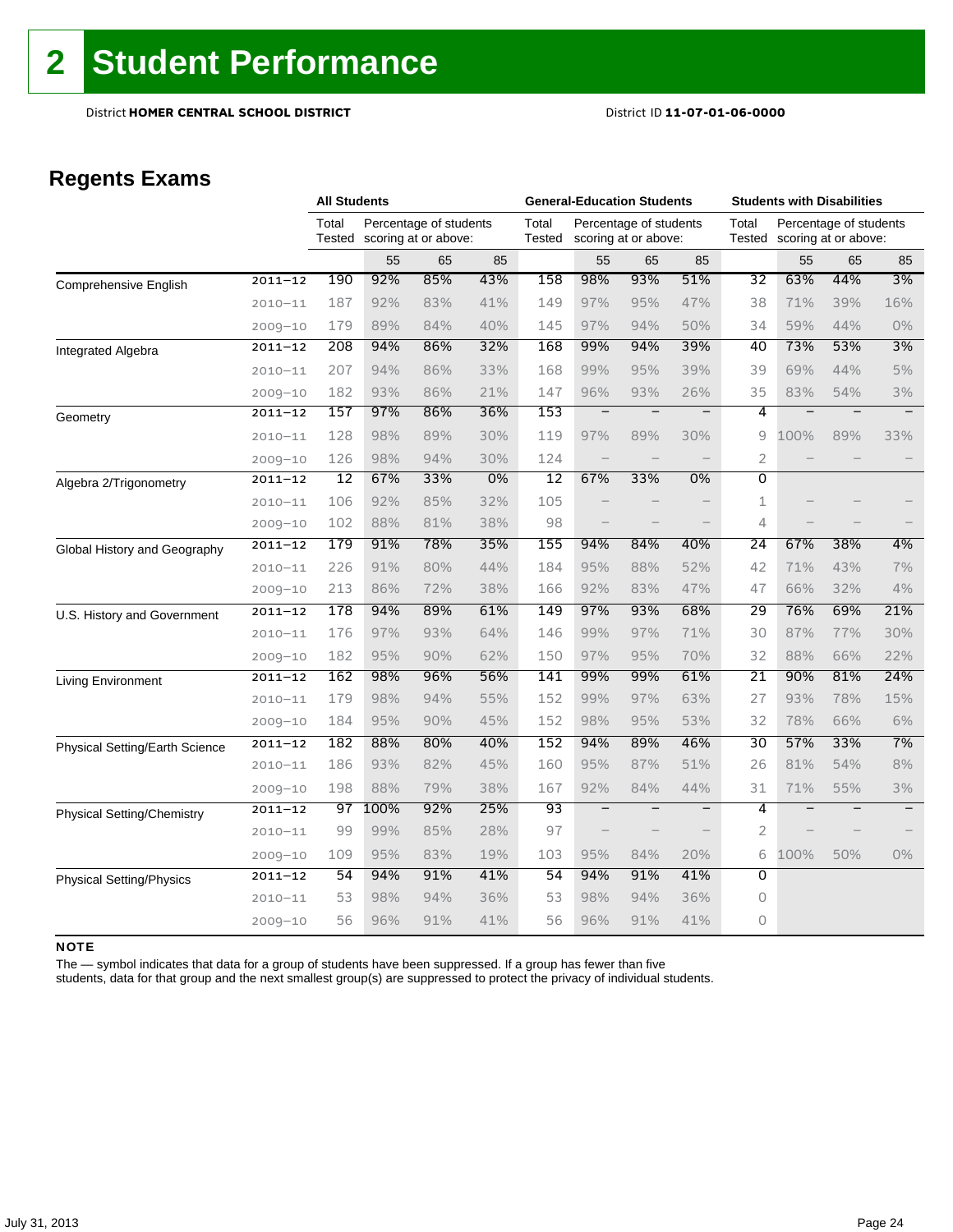## **Regents Competency Tests**

|                             |             | <b>All Students</b> |                  |                 | <b>General-Education Students</b> | <b>Students with Disabilities</b> |                  |  |
|-----------------------------|-------------|---------------------|------------------|-----------------|-----------------------------------|-----------------------------------|------------------|--|
|                             |             | Total<br>Tested     | Percent Passing: | Total<br>Tested | Percent Passing:                  | Total<br>Tested                   | Percent Passing: |  |
| <b>Mathematics</b>          | $2011 - 12$ | 16                  | 63%              | 1               |                                   | 15                                |                  |  |
|                             | $2010 - 11$ | 19                  | 63%              | 0               |                                   | 19                                | 63%              |  |
|                             | $2009 - 10$ | 33                  | 52%              | 2               |                                   | 31                                |                  |  |
| Science                     | $2011 - 12$ | 6                   | 67%              | 0               |                                   | 6                                 | 67%              |  |
|                             | $2010 - 11$ | 25                  | 56%              | Ω               |                                   | 25                                | 56%              |  |
|                             | $2009 - 10$ | 34                  | 53%              | 2               |                                   | 32                                |                  |  |
| Reading                     | $2011 - 12$ | $\overline{1}$      | 86%              | 1               | -                                 | 6                                 |                  |  |
|                             | $2010 - 11$ | 16                  | 69%              | 3               |                                   | 13                                |                  |  |
|                             | $2009 - 10$ | 10                  | 80%              | 0               |                                   | 10                                | 80%              |  |
| Writing                     | $2011 - 12$ | 8                   | 88%              | $\overline{2}$  | $\overline{\phantom{0}}$          | 6                                 |                  |  |
|                             | $2010 - 11$ | 6                   | 83%              | 2               |                                   | 4                                 |                  |  |
|                             | $2009 - 10$ | 10                  | 100%             | 0               |                                   | 10                                | 100%             |  |
| <b>Global Studies</b>       | $2011 - 12$ | 6                   | 50%              | 0               |                                   | 6                                 | 50%              |  |
|                             | $2010 - 11$ | 20                  | 25%              | 2               |                                   | 18                                |                  |  |
|                             | $2009 - 10$ | 21                  | 19%              | 2               |                                   | 19                                |                  |  |
| U.S. History and Government | $2011 - 12$ | 9                   | 44%              | $\overline{2}$  | -                                 | $\overline{7}$                    |                  |  |
|                             | $2010 - 11$ | 4                   |                  | 0               |                                   | 4                                 |                  |  |
|                             | $2009 - 10$ | 3                   |                  | 0               |                                   | 3                                 |                  |  |

### NOTE

The - symbol indicates that data for a group of students have been suppressed. If a group has fewer than five students, data for that group and the next smallest group(s) are suppressed to protect the privacy of individual students.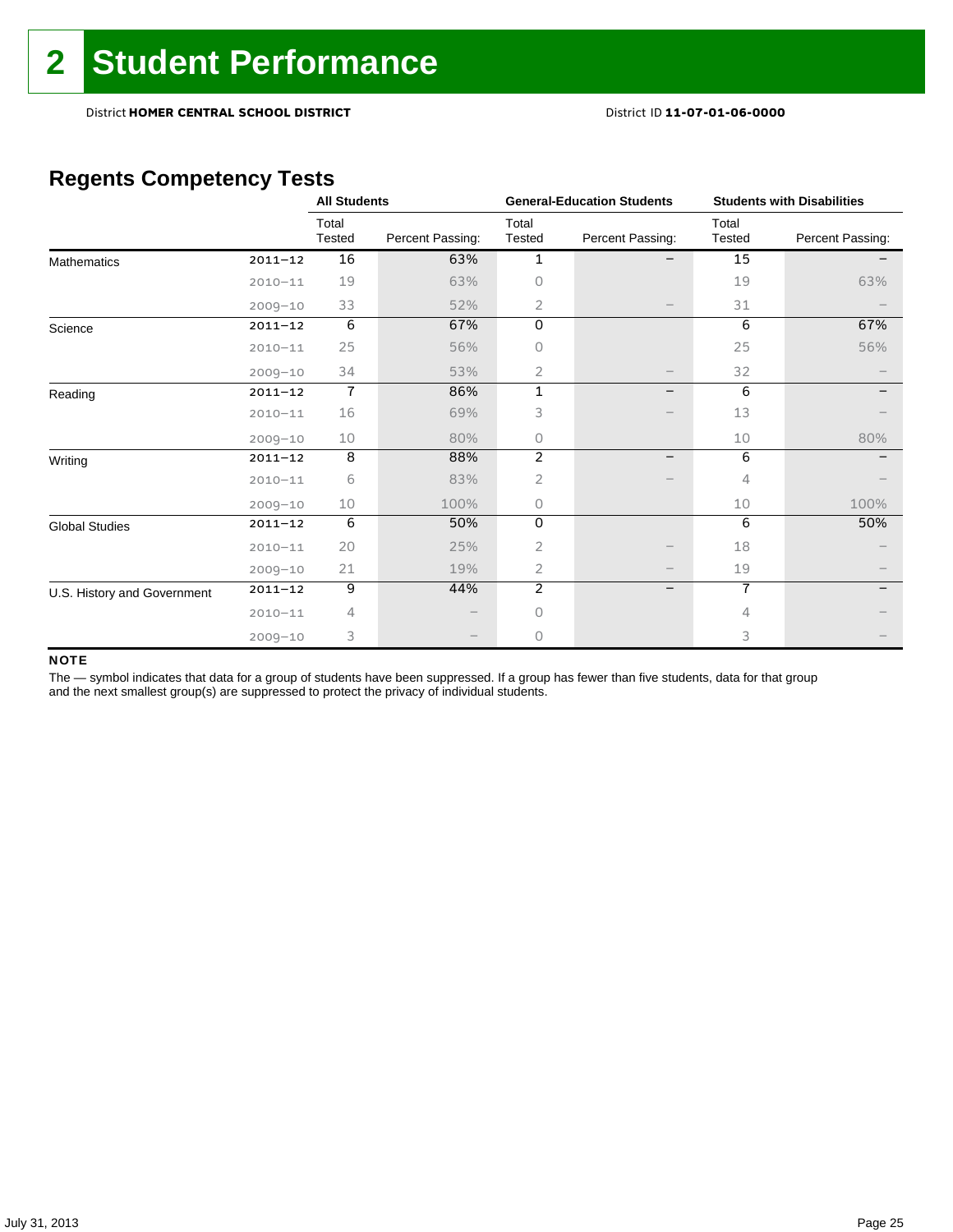### **New York State English as a Second Language Achievement Test (NYSESLAT)**

|                                 |             | <b>All Students</b> |                                   |                             |      |                          |                 | <b>General-Education Students</b>                         |                          |                          |                          |                     | <b>Students with Disabilities</b>                         |         |      |       |
|---------------------------------|-------------|---------------------|-----------------------------------|-----------------------------|------|--------------------------|-----------------|-----------------------------------------------------------|--------------------------|--------------------------|--------------------------|---------------------|-----------------------------------------------------------|---------|------|-------|
|                                 |             | Total               | Tested in each performance level: | Percent of students scoring |      |                          | Total<br>Tested | Percent of students scoring<br>in each performance level: |                          |                          |                          | Total<br>Tested     | Percent of students scoring<br>in each performance level: |         |      |       |
|                                 |             |                     | Begin.                            | Interm.                     | Adv. | Prof.                    |                 | Begin.                                                    | Interm.                  | Adv.                     | Prof.                    |                     | Begin.                                                    | Interm. | Adv. | Prof. |
| <b>Listening and</b>            | $2011 - 12$ | 6                   | 17%                               | 33%                         | 33%  | 17%                      | 4               |                                                           | $\overline{\phantom{0}}$ | $\overline{\phantom{0}}$ | $\qquad \qquad -$        | $\overline{c}$      |                                                           |         |      |       |
| Speaking                        | $2010 - 11$ | 4                   |                                   |                             |      |                          | 3               |                                                           |                          |                          |                          | $\mathbf{1}$        |                                                           |         |      |       |
| (Grades K-1)                    | $2009 - 10$ | 3                   |                                   |                             |      |                          | $\overline{2}$  |                                                           |                          |                          |                          | $\mathbf{1}$        |                                                           |         |      |       |
| Reading and                     | $2011 - 12$ | 6                   | 50%                               | 17%                         | 17%  | 17%                      | 4               |                                                           |                          |                          | $\overline{\phantom{0}}$ | $\overline{c}$      |                                                           |         |      |       |
| Writing                         | $2010 - 11$ | 4                   |                                   |                             |      |                          | 3               |                                                           |                          |                          |                          | 1                   |                                                           |         |      |       |
| (Grades K-1)                    | $2009 - 10$ | 3                   |                                   |                             |      |                          | $\overline{c}$  |                                                           |                          |                          |                          | 1                   |                                                           |         |      |       |
| Listening and                   | $2011 - 12$ | $\mathbf 1$         | ▃                                 |                             |      | <u>.</u>                 | 1               |                                                           |                          |                          | $\overline{\phantom{0}}$ | 0                   |                                                           |         |      |       |
| <b>Speaking</b>                 | $2010 - 11$ | 3                   |                                   |                             |      |                          | 3               |                                                           |                          |                          |                          | 0                   |                                                           |         |      |       |
| (Grades 2-4)                    | $2009 - 10$ | 3                   |                                   |                             |      | -                        | 3               |                                                           |                          |                          | $\overline{\phantom{a}}$ | 0                   |                                                           |         |      |       |
| <b>Reading and</b>              | $2011 - 12$ | $\mathbf 1$         |                                   |                             |      | $\overline{\phantom{0}}$ | 1               |                                                           |                          |                          | $\qquad \qquad -$        | 0                   |                                                           |         |      |       |
| Writing<br>(Grades 2-4)         | $2010 - 11$ | 3                   |                                   |                             |      |                          | 3               |                                                           |                          |                          |                          | $\circ$             |                                                           |         |      |       |
|                                 | $2009 - 10$ | 3                   |                                   |                             |      |                          | 3               |                                                           |                          |                          |                          | 0                   |                                                           |         |      |       |
| Listening and                   | $2011 - 12$ | 0                   |                                   |                             |      |                          | 0               |                                                           |                          |                          |                          | 0                   |                                                           |         |      |       |
| <b>Speaking</b><br>(Grades 5–6) | $2010 - 11$ | $\mathsf O$         |                                   |                             |      |                          | 0               |                                                           |                          |                          |                          | 0                   |                                                           |         |      |       |
|                                 | $2009 - 10$ | 0                   |                                   |                             |      |                          | 0               |                                                           |                          |                          |                          | 0                   |                                                           |         |      |       |
| <b>Reading and</b>              | $2011 - 12$ | 0                   |                                   |                             |      |                          | $\mathsf 0$     |                                                           |                          |                          |                          | 0                   |                                                           |         |      |       |
| Writing                         | $2010 - 11$ | 0                   |                                   |                             |      |                          | 0               |                                                           |                          |                          |                          | 0                   |                                                           |         |      |       |
| (Grades 5–6)                    | $2009 - 10$ | 0                   |                                   |                             |      |                          | 0               |                                                           |                          |                          |                          | 0                   |                                                           |         |      |       |
| <b>Listening and</b>            | $2011 - 12$ | 0                   |                                   |                             |      |                          | $\mathbf 0$     |                                                           |                          |                          |                          | $\mathsf{O}\xspace$ |                                                           |         |      |       |
| Speaking<br>(Grades 7-8)        | $2010 - 11$ | 0                   |                                   |                             |      |                          | $\circ$         |                                                           |                          |                          |                          | 0                   |                                                           |         |      |       |
|                                 | $2009 - 10$ | 0                   |                                   |                             |      |                          | 0               |                                                           |                          |                          |                          | 0                   |                                                           |         |      |       |
| <b>Reading and</b>              | $2011 - 12$ | 0                   |                                   |                             |      |                          | 0               |                                                           |                          |                          |                          | 0                   |                                                           |         |      |       |
| Writing<br>(Grades 7-8)         | $2010 - 11$ | 0                   |                                   |                             |      |                          | 0               |                                                           |                          |                          |                          | 0                   |                                                           |         |      |       |
|                                 | 2009-10     | 0                   |                                   |                             |      |                          | 0               |                                                           |                          |                          |                          | 0                   |                                                           |         |      |       |
| <b>Listening and</b>            | $2011 - 12$ | 0                   |                                   |                             |      |                          | 0               |                                                           |                          |                          |                          | 0                   |                                                           |         |      |       |
| <b>Speaking</b>                 | $2010 - 11$ | $\bigcirc$          |                                   |                             |      |                          | 0               |                                                           |                          |                          |                          | $\circ$             |                                                           |         |      |       |
| (Grades 9-12)                   | $2009 - 10$ | 0                   |                                   |                             |      |                          | 0               |                                                           |                          |                          |                          | 0                   |                                                           |         |      |       |
| Reading and                     | 2011-12     | 0                   |                                   |                             |      |                          | 0               |                                                           |                          |                          |                          | 0                   |                                                           |         |      |       |
| Writing<br>(Grades 9-12)        | $2010 - 11$ | 0                   |                                   |                             |      |                          | 0               |                                                           |                          |                          |                          | 0                   |                                                           |         |      |       |
|                                 | $2009 - 10$ | 0                   |                                   |                             |      |                          | 0               |                                                           |                          |                          |                          | 0                   |                                                           |         |      |       |

### **NOTE**

The — symbol indicates that data for a group of students have been suppressed. If a group has fewer than five students, data for that group and the next smallest group(s) are suppressed to protect the privacy of individual students.